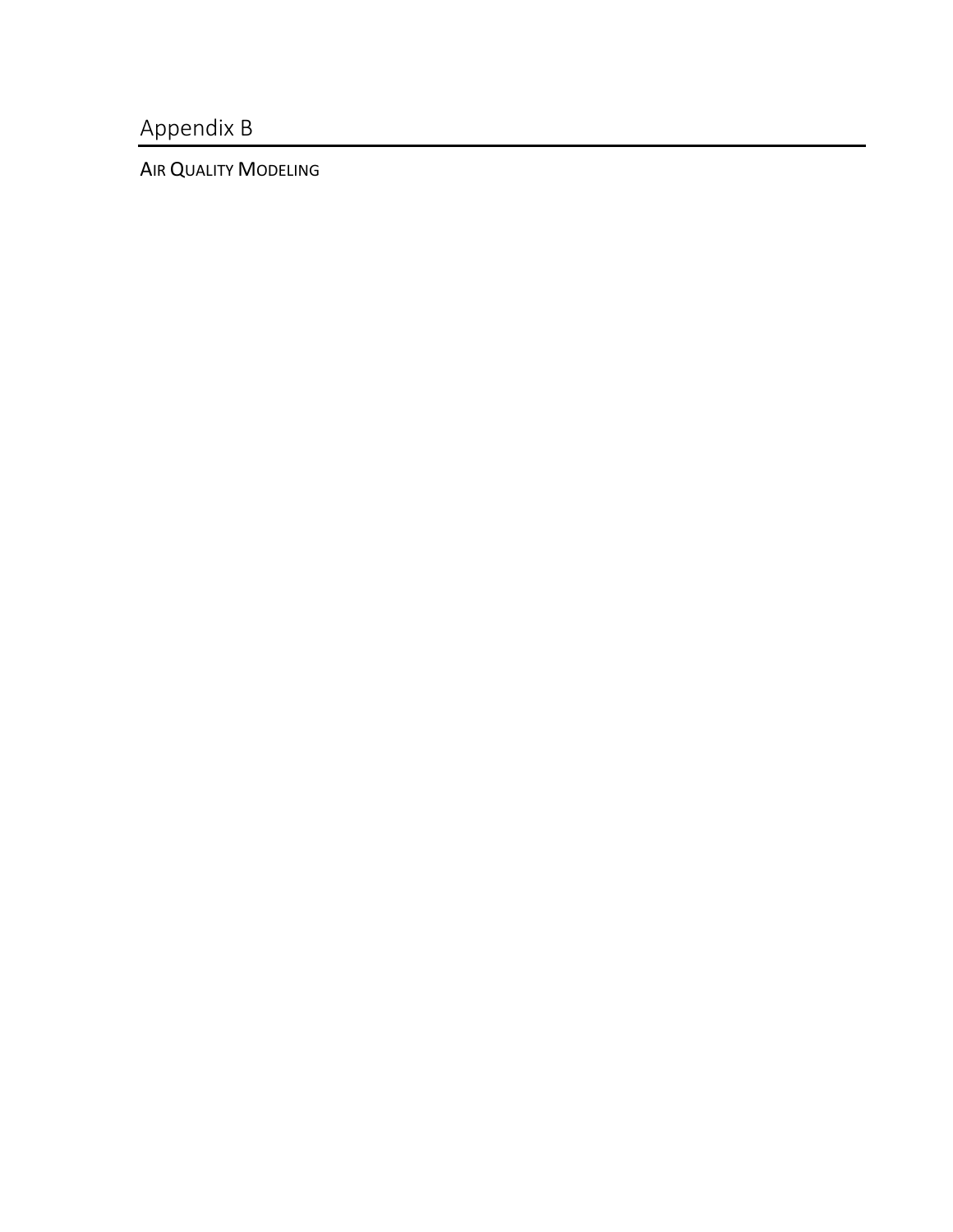**EMFAC Off-Model Adjustment Factors for Gasoline Light Duty Vehicle to Account for the SAFE Vehicle Rule Applied**

# **RLASCSP Operations**

**Los Angeles-South Coast County, Summer**

# **1.0 Project Characteristics**

### **1.1 Land Usage**

| Land Uses               | Size               | Metric        | Lot Acreage | Floor Surface Area | Population |
|-------------------------|--------------------|---------------|-------------|--------------------|------------|
| Apartments Low Rise     | 700.00<br>-------- | Dwelling Unit | 43.75       | 700,000.00         | 2002<br>.  |
| General Office Building | ,130.00            | 1000sqft      | 25.94       | .130,000.00        |            |

### **1.2 Other Project Characteristics**

| <b>Urbanization</b>               | Urban                      | Wind Speed (m/s)                  | 2.2   | <b>Precipitation Freg (Days)</b>        | 33    |
|-----------------------------------|----------------------------|-----------------------------------|-------|-----------------------------------------|-------|
| <b>Climate Zone</b>               | 9                          |                                   |       | <b>Operational Year</b>                 | 2023  |
| <b>Utility Company</b>            | Southern California Edison |                                   |       |                                         |       |
| <b>CO2 Intensity</b><br>(lb/MWhr) | 531.98                     | <b>CH4 Intensity</b><br>(lb/MWhr) | 0.033 | N <sub>2</sub> O Intensity<br>(lb/MWhr) | 0.004 |

# **1.3 User Entered Comments & Non-Default Data**

Project Characteristics -

Land Use -

Construction Phase - Operations only

Woodstoves - No wood burning per SCAQMD Rule 445

| <b>Table Name</b>    | <b>Column Name</b> | Default Value | <b>New Value</b> |
|----------------------|--------------------|---------------|------------------|
| tblConstructionPhase | <b>NumDays</b>     | 70.00         | 0.00             |
| tblConstructionPhase | PhaseEndDate       | 9/8/2021      | 6/2/2021         |
| tblFireplaces        | NumberWood         | 35.00         | 0.00             |
| tblWoodstoves        | NumberCatalytic    | 35.00         | 0.00             |
| tblWoodstoves        | NumberNoncatalytic | 35.00         | 0.00             |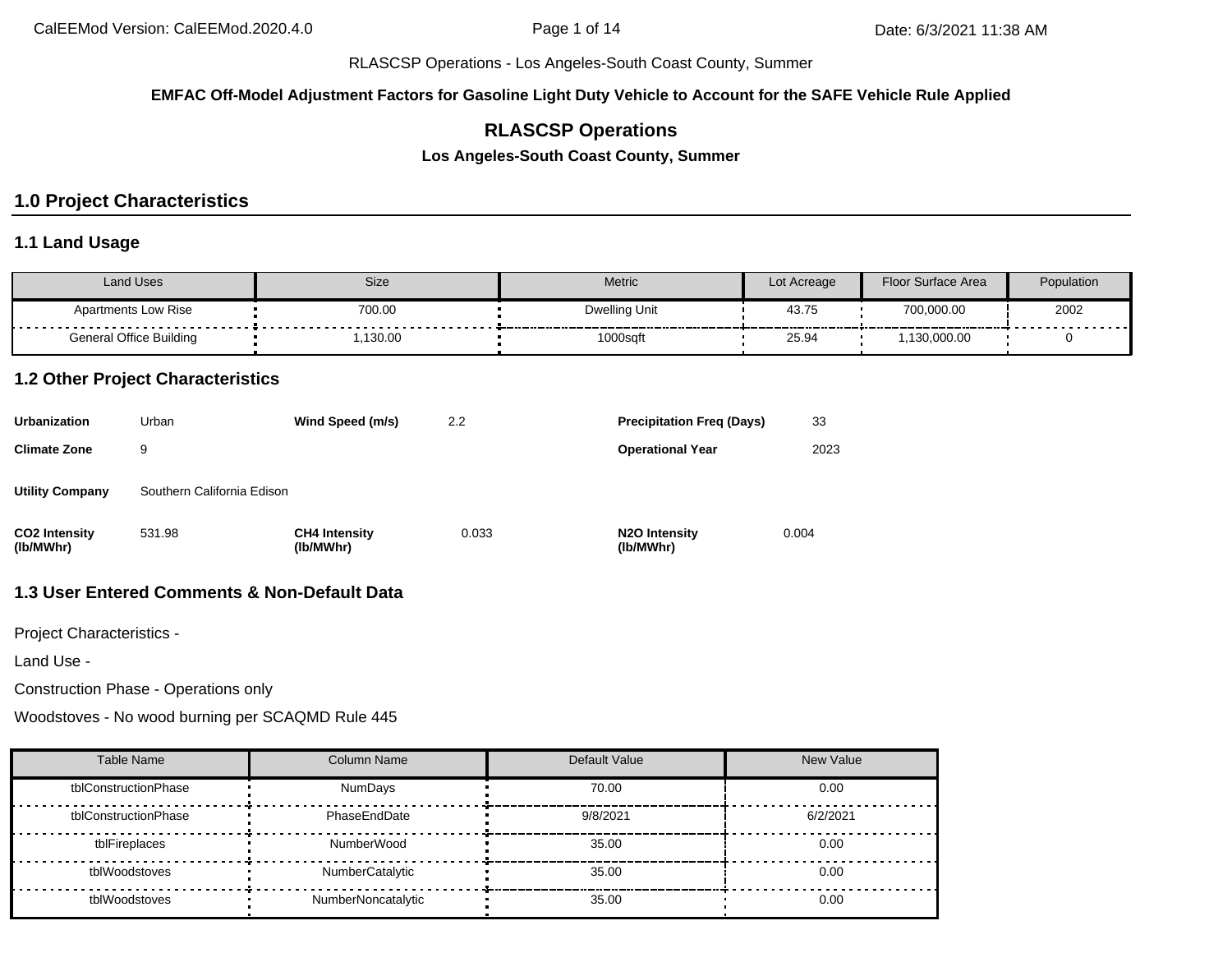### **EMFAC Off-Model Adjustment Factors for Gasoline Light Duty Vehicle to Account for the SAFE Vehicle Rule Applied**

## **2.0 Emissions Summary**

# **2.1 Overall Construction (Maximum Daily Emission)**

# **Unmitigated Construction**

|                | <b>ROG</b>            | <b>NO<sub>x</sub></b> | CO     | SO <sub>2</sub> | Fugitive<br><b>PM10</b> | Exhaust<br><b>PM10</b> | <b>PM10</b><br>Total | Fugitive<br>PM2.5 | Exhaust<br><b>PM2.5</b> | <b>PM2.5</b><br>Total |        | Bio- CO2 NBio- CO2 Total CO2 |        | CH <sub>4</sub> | <b>N2O</b> | CO <sub>2e</sub> |
|----------------|-----------------------|-----------------------|--------|-----------------|-------------------------|------------------------|----------------------|-------------------|-------------------------|-----------------------|--------|------------------------------|--------|-----------------|------------|------------------|
| Year           |                       |                       |        |                 |                         | lb/day                 |                      |                   |                         |                       |        |                              | lb/day |                 |            |                  |
| 2021           | $\blacksquare$ 0.0000 | 0.0000                | 0.0000 | 0.0000          | 0.0000                  | 1.5525                 | 0.0000               | 0.0000            | 1.4421                  | 0.0000                | 0.0000 | 0.0000                       | 0.0000 | 0.0000          | 0.0000     | 0.0000           |
| <b>Maximum</b> | 0.0000                | 0.0000                | 0.0000 | 0.0000          | 0.0000                  | 1.5525                 | 0.0000               | 0.0000            | 1.4421                  | 0.0000                | 0.0000 | 0.0000                       | 0.0000 | 0.0000          | 0.0000     | 0.0000           |

### **Mitigated Construction**

|                | <b>ROG</b>            | <b>NO<sub>x</sub></b> | CO     | SO <sub>2</sub> | Fugitive<br><b>PM10</b> | Exhaust<br><b>PM10</b> | <b>PM10</b><br>Total | Fugitive<br>PM2.5 | Exhaust<br><b>PM2.5</b> | <b>PM2.5</b><br>Total |        | Bio- CO2   NBio- CO2   Total CO2 |        | CH <sub>4</sub> | <b>N2O</b> | CO <sub>2e</sub> |
|----------------|-----------------------|-----------------------|--------|-----------------|-------------------------|------------------------|----------------------|-------------------|-------------------------|-----------------------|--------|----------------------------------|--------|-----------------|------------|------------------|
| Year           |                       |                       |        |                 |                         | lb/day                 |                      |                   |                         |                       |        |                                  |        | lb/day          |            |                  |
| 2021           | $\blacksquare$ 0.0000 | 0.0000                | 0.0000 | 0.0000          | 0.0000                  | 1.5525                 | 0.0000               | 0.0000            | 1.4421                  | 0.0000                | 0.0000 | 0.0000                           | 0.0000 | 0.0000          | 0.0000     | 0.0000           |
| <b>Maximum</b> | 0.0000                | 0.0000                | 0.0000 | 0.0000          | 0.0000                  | 1.5525                 | 0.0000               | 0.0000            | 1.4421                  | 0.0000                | 0.0000 | 0.0000                           | 0.0000 | 0.0000          | 0.0000     | 0.0000           |

|                             | <b>ROG</b> | <b>NOx</b> | CO   | <b>SO2</b> | <b>Fugitive</b><br><b>PM10</b> | <b>Exhaust</b><br><b>PM10</b> | <b>PM10</b><br>Total | <b>Fugitive</b><br><b>PM2.5</b> | <b>Exhaust</b><br><b>PM2.5</b> | <b>PM2.5</b><br><b>Total</b> |      |      | Bio- CO2   NBio-CO2   Total CO2 | CH <sub>4</sub> | <b>N20</b> | CO <sub>2e</sub> |
|-----------------------------|------------|------------|------|------------|--------------------------------|-------------------------------|----------------------|---------------------------------|--------------------------------|------------------------------|------|------|---------------------------------|-----------------|------------|------------------|
| Percent<br><b>Reduction</b> | 0.00       | 0.00       | 0.00 | 0.00       | 0.00                           | 0.00                          | 0.00                 | 0.00                            | 0.00                           | 0.00                         | 0.00 | 0.00 | 0.00                            | 0.00            | 0.00       | 0.00             |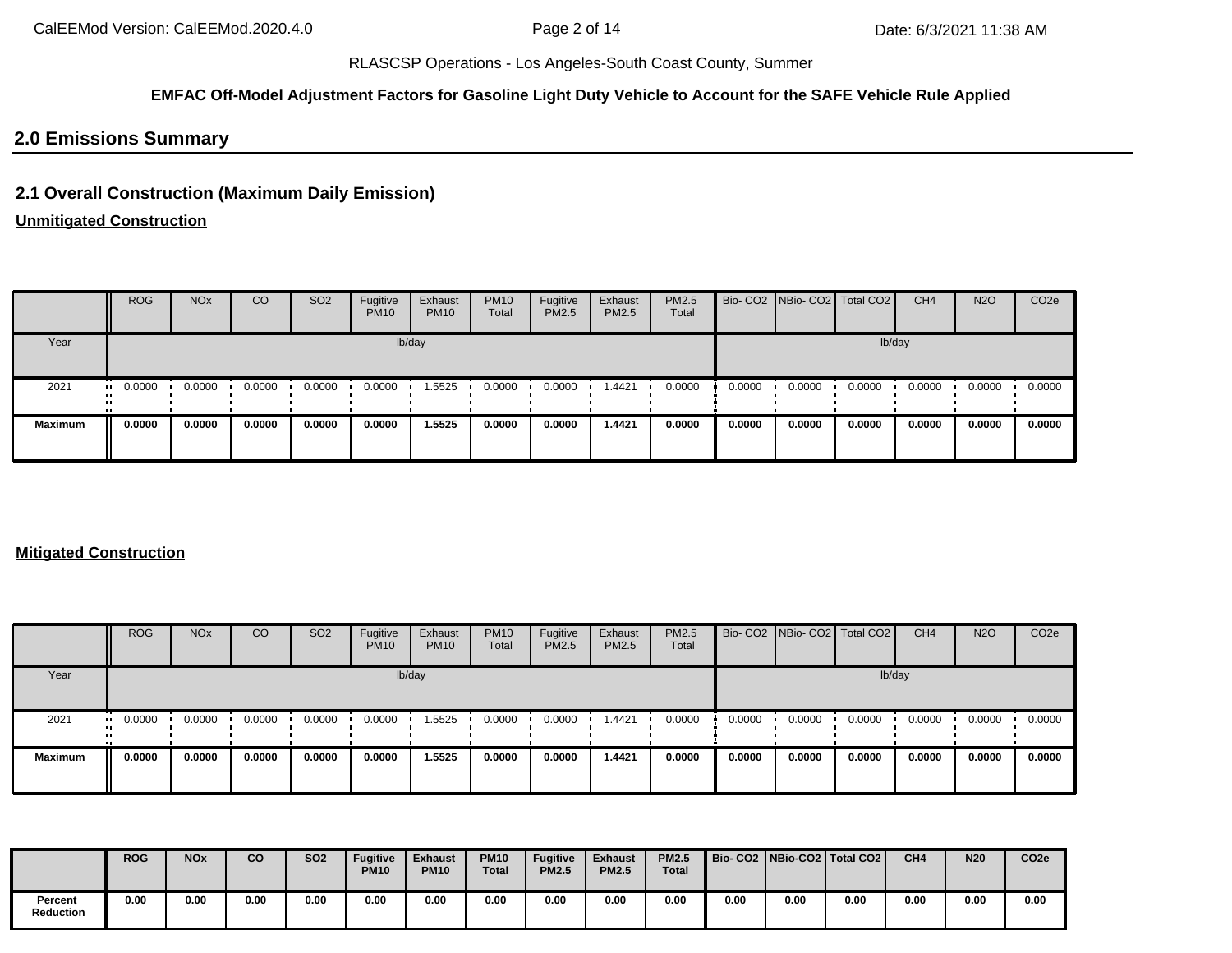**EMFAC Off-Model Adjustment Factors for Gasoline Light Duty Vehicle to Account for the SAFE Vehicle Rule Applied**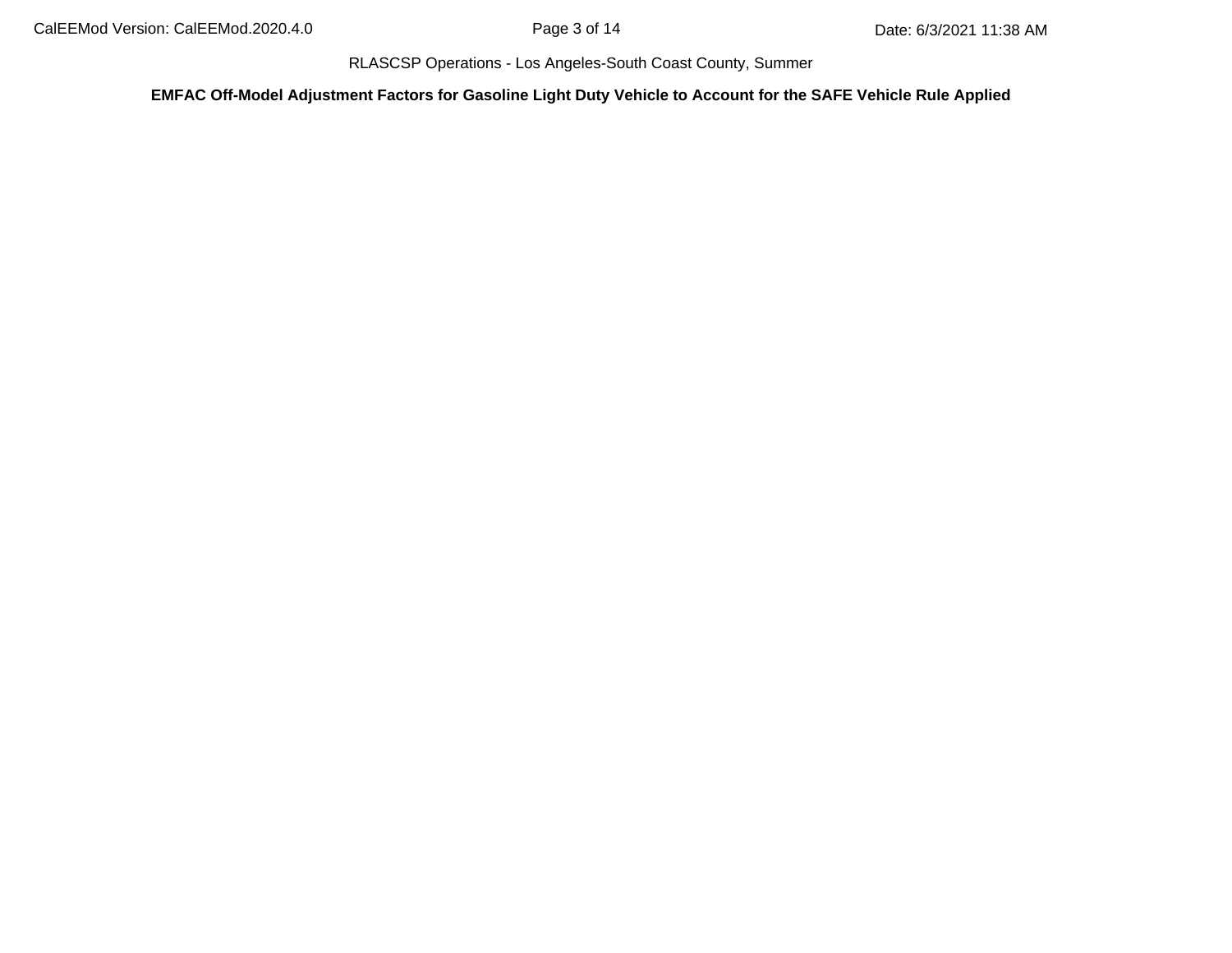### **EMFAC Off-Model Adjustment Factors for Gasoline Light Duty Vehicle to Account for the SAFE Vehicle Rule Applied**

## **2.2 Overall Operational**

## **Unmitigated Operational**

|          | <b>ROG</b>  | <b>NO<sub>x</sub></b> | <b>CO</b>        | SO <sub>2</sub> | Fugitive<br><b>PM10</b> | Exhaust<br><b>PM10</b> | <b>PM10</b><br>Total | Fugitive<br>PM2.5 | Exhaust<br>PM2.5 | PM2.5<br>Total |        |                  | Bio- CO2   NBio- CO2   Total CO2 | CH <sub>4</sub> | <b>N2O</b> | CO <sub>2e</sub>         |
|----------|-------------|-----------------------|------------------|-----------------|-------------------------|------------------------|----------------------|-------------------|------------------|----------------|--------|------------------|----------------------------------|-----------------|------------|--------------------------|
| Category |             |                       |                  |                 | lb/day                  |                        |                      |                   |                  |                |        |                  | lb/day                           |                 |            |                          |
| Area     | 43.2098     | 10.5369               | 62.0791          | 0.0661          |                         | 1.1181                 | 1.1181               |                   | 1.1181           | 1.1181         | 0.0000 | 39               | 12,704.23 12,704.23 '<br>39      | 0.3421          | 0.2310     | 12,781.62<br>55          |
| Energy   | 0.6725      | 5.9345                | 3.8223           | 0.0367          |                         | 0.4646                 | 0.4646               |                   | 0.4646           | 0.4646         |        |                  | $7,336.2111$ $7,336.2111$        | 0.1406          | 0.1345     | 1,379.806                |
| Mobile   | 50.8790<br> |                       | 52.3605 521.9272 | 1.1373          | $+115.6300$             | 0.8134                 | 116.4434             | 30.7988           | 0.7551           | 31.5539        |        | 067              | $117.121.0$ $117.121.0$<br>067   | 7.5876          | 4.6974     | $\cdot$ 118,710.5<br>100 |
| Total    | 94.7613     | 68.8319               | 587.8286         | 1.2400          | 115.6300                | 2.3962                 | 118.0261             | 30.7988           | 2.3378           | 33.1366        | 0.0000 | 137,161.4<br>517 | 137,161.4<br>517                 | 8.0703          | 5.0629     | 138,871.9<br>421         |

### **Mitigated Operational**

|          | ROG     | <b>NO<sub>x</sub></b> | CO               | SO <sub>2</sub> | Fugitive<br><b>PM10</b>  | Exhaust<br><b>PM10</b> | <b>PM10</b><br>Total | Fugitive<br>PM2.5 | Exhaust<br>PM2.5 | PM2.5<br>Total |        | Bio- CO2   NBio- CO2   Total CO2 |                                | CH <sub>4</sub>  | <b>N2O</b> | CO <sub>2e</sub>        |
|----------|---------|-----------------------|------------------|-----------------|--------------------------|------------------------|----------------------|-------------------|------------------|----------------|--------|----------------------------------|--------------------------------|------------------|------------|-------------------------|
| Category |         |                       |                  |                 | lb/day                   |                        |                      |                   |                  |                |        |                                  | lb/day                         |                  |            |                         |
| Area     | 43.2098 | 10.5369 ·             | 62.0791          | 0.0661          |                          | 1.1181                 | 1.1181               |                   | 1.1181           | 1.1181         | 0.0000 | 39                               | $12,704.23$ 12,704.23<br>39    | 0.3421           | 0.2310     | $\cdot$ 12,781.62<br>55 |
| Energy   | 0.6725  | 5.9345                | 3.8223           | 0.0367          |                          | 0.4646                 | 0.4646               |                   | 0.4646           | 0.4646         |        |                                  | $7,336.2111$ $7,336.2111$      | $0.1406$ $\cdot$ | 0.1345     | $\cdot 7,379.806$       |
| Mobile   | 50.8790 |                       | 52.3605 521.9272 | 1.1373          | $\cdot$ 115.6300 $\cdot$ | 0.8134                 | 116.4434             | 30.7988           | 0.7551           | 31.5539        |        | 067                              | $117.121.0$ $117.121.0$<br>067 | 7.5876           | 4.6974     | .118,710.5<br>100       |
| Total    | 94.7613 | 68.8319               | 587.8286         | 1.2400          | 115.6300                 | 2.3962                 | 118.0261             | 30.7988           | 2.3378           | 33.1366        | 0.0000 | 137,161.4<br>517                 | 137,161.4<br>517               | 8.0703           | 5.0629     | 138,871.9<br>421        |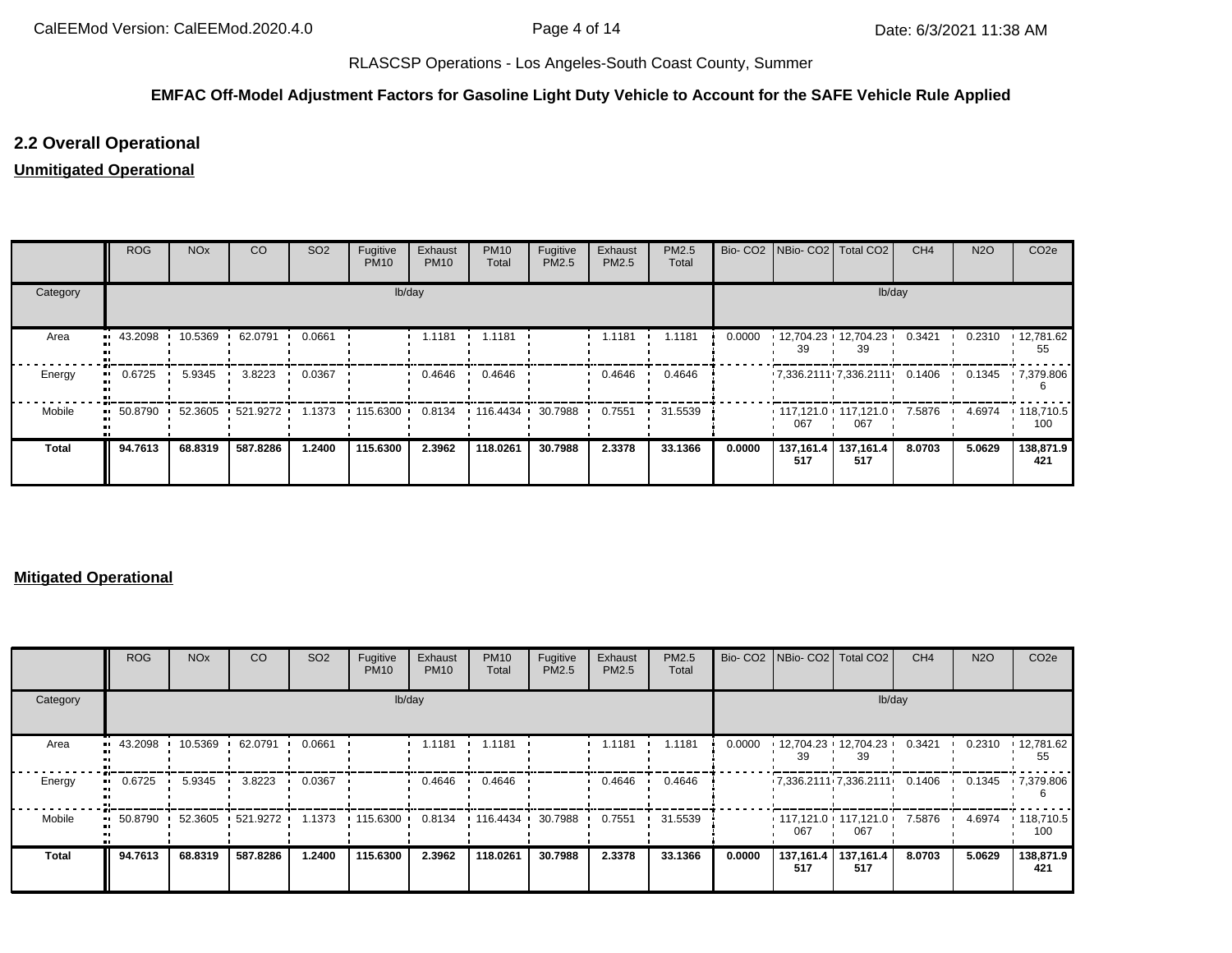#### **EMFAC Off-Model Adjustment Factors for Gasoline Light Duty Vehicle to Account for the SAFE Vehicle Rule Applied**

|                             | <b>ROG</b> | <b>NOx</b> | CO   | <b>SO2</b> | <b>Fugitive</b><br><b>PM10</b> | <b>Exhaust</b><br><b>PM10</b> | <b>PM10</b><br><b>Total</b> | <b>Fugitive</b><br><b>PM2.5</b> | <b>Exhaust</b><br><b>PM2.5</b> | <b>PM2.5</b><br><b>Total</b> |      |      | Bio-CO2   NBio-CO2   Total CO2 | CH <sub>4</sub> | <b>N20</b> | CO <sub>2e</sub> |
|-----------------------------|------------|------------|------|------------|--------------------------------|-------------------------------|-----------------------------|---------------------------------|--------------------------------|------------------------------|------|------|--------------------------------|-----------------|------------|------------------|
| Percent<br><b>Reduction</b> | 0.00       | 0.00       | 0.00 | 0.00       | 0.00                           | 0.00                          | 0.00                        | 0.00                            | 0.00                           | 0.00                         | 0.00 | 0.00 | 0.00                           | 0.00            | 0.00       | 0.00             |

# **3.0 Construction Detail**

### **Construction Phase**

| Phase<br><b>Number</b> | <b>Phase Name</b> | Phase Type  | <b>Start Date</b> | End Date | Week | Num Days Num Days | <b>Phase Description</b> |
|------------------------|-------------------|-------------|-------------------|----------|------|-------------------|--------------------------|
|                        | •Demolition       | •Demolition | .6/3/2021         | 6/2/2021 |      |                   |                          |

#### **Acres of Grading (Site Preparation Phase): 0**

**Acres of Grading (Grading Phase): 0**

#### **Acres of Paving: 0**

**Residential Indoor: 0; Residential Outdoor: 0; Non-Residential Indoor: 0; Non-Residential Outdoor: 0; Striped Parking Area: 0 (Architectural Coating – sqft)**

#### **OffRoad Equipment**

| Phase Name          | Offroad Equipment Type     | Amount | <b>Usage Hours</b> | Horse Power | Load Factor |
|---------------------|----------------------------|--------|--------------------|-------------|-------------|
| <b>I</b> Demolition | "Concrete/Industrial Saws  |        | $8.00 \cdot$       | 81          | 0.73        |
| <b>I</b> Demolition | <b>Excavators</b>          |        | $8.00 \cdot$       | $158 -$     | 0.381       |
| <b>I</b> Demolition | <b>Rubber Tired Dozers</b> |        | 8.00               | 247         | 0.40        |

#### **Trips and VMT**

| <b>Phase Name</b> | <b>Offroad Equipment</b><br>Count | <b>Worker Trip</b><br><b>Number</b> | Vendor Trip Hauling Trip<br>Number | <b>Number</b> | <b>Worker Trip</b><br>Length | Vendor Trip Hauling Trip<br>∟ength | Length | Worker Vehicle<br>Class | Vendor         | Hauling<br>Vehicle Class Vehicle Class |
|-------------------|-----------------------------------|-------------------------------------|------------------------------------|---------------|------------------------------|------------------------------------|--------|-------------------------|----------------|----------------------------------------|
| Demolition        |                                   | 15.00                               | $0.00 \cdot$                       | $0.00 \cdot$  | ∙14.70                       | 6.90 .                             |        | 20.00 LD Mix            | <b>HDT Mix</b> | <b>HHDT</b>                            |

### **3.1 Mitigation Measures Construction**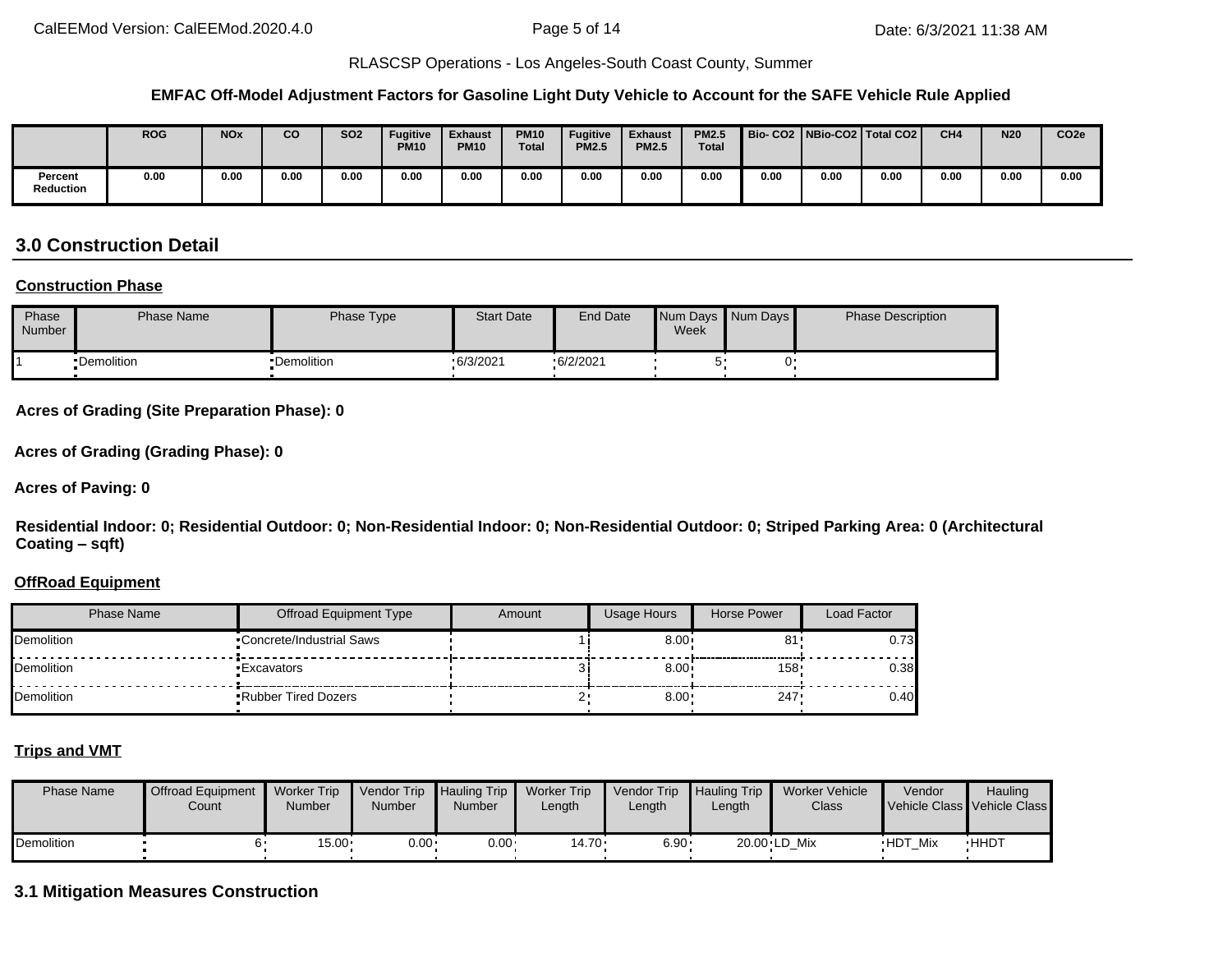### **EMFAC Off-Model Adjustment Factors for Gasoline Light Duty Vehicle to Account for the SAFE Vehicle Rule Applied**

**3.2 Demolition - 2021**

**Unmitigated Construction On-Site**

|              | <b>ROG</b> | <b>NO<sub>x</sub></b> | <sub>CO</sub> | SO <sub>2</sub> | Fugitive<br><b>PM10</b> | Exhaust<br><b>PM10</b> | <b>PM10</b><br>Total | Fugitive<br>PM2.5 | Exhaust<br>PM2.5 | PM2.5<br>Total |        | Bio- CO2   NBio- CO2   Total CO2 |        | CH <sub>4</sub> | <b>N2O</b> | CO <sub>2e</sub> |
|--------------|------------|-----------------------|---------------|-----------------|-------------------------|------------------------|----------------------|-------------------|------------------|----------------|--------|----------------------------------|--------|-----------------|------------|------------------|
| Category     |            |                       |               |                 |                         | lb/day                 |                      |                   |                  |                |        |                                  |        | lb/day          |            |                  |
| Off-Road     | 0.0000<br> | 0.0000                | 0.0000        | 0.0000          | 0.0000                  | 0.0000                 | 0.0000               | 0.0000            | 0.0000           | 0.0000         | 0.0000 | 0.0000                           | 0.0000 | 0.0000          | 0.0000     | 0.0000           |
| <b>Total</b> | 0.0000     | 0.0000                | 0.0000        | 0.0000          | 0.0000                  | 0.0000                 | 0.0000               | 0.0000            | 0.0000           | 0.0000         | 0.0000 | 0.0000                           | 0.0000 | 0.0000          | 0.0000     | 0.0000           |

### **Unmitigated Construction Off-Site**

|                     | <b>ROG</b> | <b>NO<sub>x</sub></b> | CO     | SO <sub>2</sub> | Fugitive<br><b>PM10</b> | Exhaust<br><b>PM10</b> | <b>PM10</b><br>Total | Fugitive<br>PM2.5 | Exhaust<br><b>PM2.5</b> | PM2.5<br>Total |        | Bio- CO2   NBio- CO2   Total CO2 |        | CH <sub>4</sub> | <b>N2O</b> | CO <sub>2e</sub> |
|---------------------|------------|-----------------------|--------|-----------------|-------------------------|------------------------|----------------------|-------------------|-------------------------|----------------|--------|----------------------------------|--------|-----------------|------------|------------------|
| Category            |            |                       |        |                 | lb/day                  |                        |                      |                   |                         |                |        |                                  | lb/day |                 |            |                  |
| Hauling<br>ш.       | 0.0000     | 0.0000                | 0.0000 | 0.0000          | 0.0000                  | 0.0000                 | 0.0000               | 0.0000            | 0.0000                  | 0.0000         | 0.0000 | 0.0000                           | 0.0000 | 0.0000          | 0.0000     | 0.0000           |
| Vendor<br>$\bullet$ | 0.0000     | 0.0000                | 0.0000 | 0.0000          | 0.0000                  | 0.0000                 | 0.0000               | 0.0000            | 0.0000                  | 0.0000         | 0.0000 | 0.0000                           | 0.0000 | 0.0000          | 0.0000     | 0.0000           |
| Worker              | 0.0000     | 0.0000                | 0.0000 | 0.0000          | 0.0000                  | 0.0000                 | 0.0000               | 0.0000            | 0.0000                  | 0.0000         | 0.0000 | 0.0000                           | 0.0000 | 0.0000          | 0.0000     | 0.0000           |
| Total               | 0.0000     | 0.0000                | 0.0000 | 0.0000          | 0.0000                  | 0.0000                 | 0.0000               | 0.0000            | 0.0000                  | 0.0000         | 0.0000 | 0.0000                           | 0.0000 | 0.0000          | 0.0000     | 0.0000           |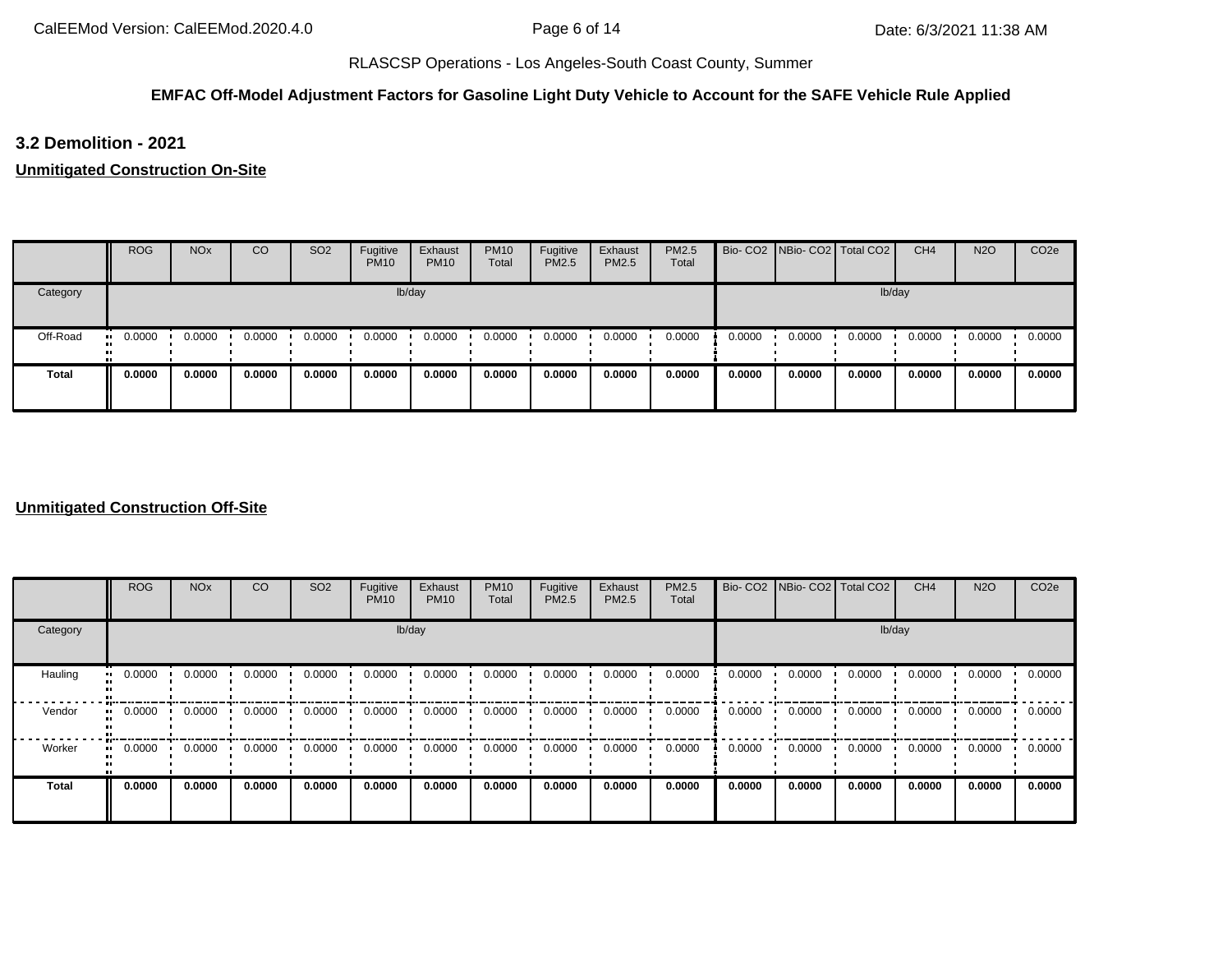### **EMFAC Off-Model Adjustment Factors for Gasoline Light Duty Vehicle to Account for the SAFE Vehicle Rule Applied**

**3.2 Demolition - 2021**

**Mitigated Construction On-Site**

|              | <b>ROG</b> | <b>NO<sub>x</sub></b> | CO     | SO <sub>2</sub> | Fugitive<br><b>PM10</b> | Exhaust<br><b>PM10</b> | <b>PM10</b><br>Total | Fugitive<br>PM2.5 | Exhaust<br><b>PM2.5</b> | <b>PM2.5</b><br>Total |        | Bio- CO2 NBio- CO2 Total CO2 |        | CH <sub>4</sub> | <b>N2O</b> | CO <sub>2e</sub> |
|--------------|------------|-----------------------|--------|-----------------|-------------------------|------------------------|----------------------|-------------------|-------------------------|-----------------------|--------|------------------------------|--------|-----------------|------------|------------------|
| Category     |            |                       |        |                 |                         | lb/day                 |                      |                   |                         |                       |        |                              | lb/day |                 |            |                  |
| Off-Road     | 0.0000<br> | 0.0000                | 0.0000 | 0.0000          | 0.0000                  | 0.0000                 | 0.0000               | 0.0000            | 0.0000                  | 0.0000                | 0.0000 | 0.0000                       | 0.0000 | 0.0000          | 0.0000     | 0.0000           |
| <b>Total</b> | 0.0000     | 0.0000                | 0.0000 | 0.0000          | 0.0000                  | 0.0000                 | 0.0000               | 0.0000            | 0.0000                  | 0.0000                | 0.0000 | 0.0000                       | 0.0000 | 0.0000          | 0.0000     | 0.0000           |

#### **Mitigated Construction Off-Site**

|                         | <b>ROG</b> | <b>NO<sub>x</sub></b> | CO     | SO <sub>2</sub> | Fugitive<br><b>PM10</b> | Exhaust<br><b>PM10</b> | <b>PM10</b><br>Total | Fugitive<br><b>PM2.5</b> | Exhaust<br>PM2.5 | <b>PM2.5</b><br>Total |        | Bio- CO2 NBio- CO2 Total CO2 |        | CH <sub>4</sub> | <b>N2O</b> | CO <sub>2e</sub> |
|-------------------------|------------|-----------------------|--------|-----------------|-------------------------|------------------------|----------------------|--------------------------|------------------|-----------------------|--------|------------------------------|--------|-----------------|------------|------------------|
| Category                |            |                       |        |                 |                         | lb/day                 |                      |                          |                  |                       |        |                              | lb/day |                 |            |                  |
| Hauling<br>$\mathbf{u}$ | 0.0000     | 0.0000                | 0.0000 | 0.0000          | 0.0000                  | 0.0000                 | 0.0000               | 0.0000                   | 0.0000           | 0.0000                | 0.0000 | 0.0000                       | 0.0000 | 0.0000          | 0.0000     | 0.0000           |
| Vendor                  | 0.0000     | 0.0000                | 0.0000 | 0.0000          | 0.0000                  | 0.0000                 | 0.0000               | 0.0000                   | 0.0000           | 0.0000                | 0.0000 | 0.0000                       | 0.0000 | 0.0000          | 0.0000     | 0.0000           |
| Worker<br>$\mathbf{u}$  | 0.0000     | 0.0000                | 0.0000 | 0.0000          | 0.0000                  | 0.0000                 | 0.0000               | 0.0000                   | 0.0000           | 0.0000                | 0.0000 | 0.0000                       | 0.0000 | 0.0000          | 0.0000     | 0.0000           |
| <b>Total</b>            | 0.0000     | 0.0000                | 0.0000 | 0.0000          | 0.0000                  | 0.0000                 | 0.0000               | 0.0000                   | 0.0000           | 0.0000                | 0.0000 | 0.0000                       | 0.0000 | 0.0000          | 0.0000     | 0.0000           |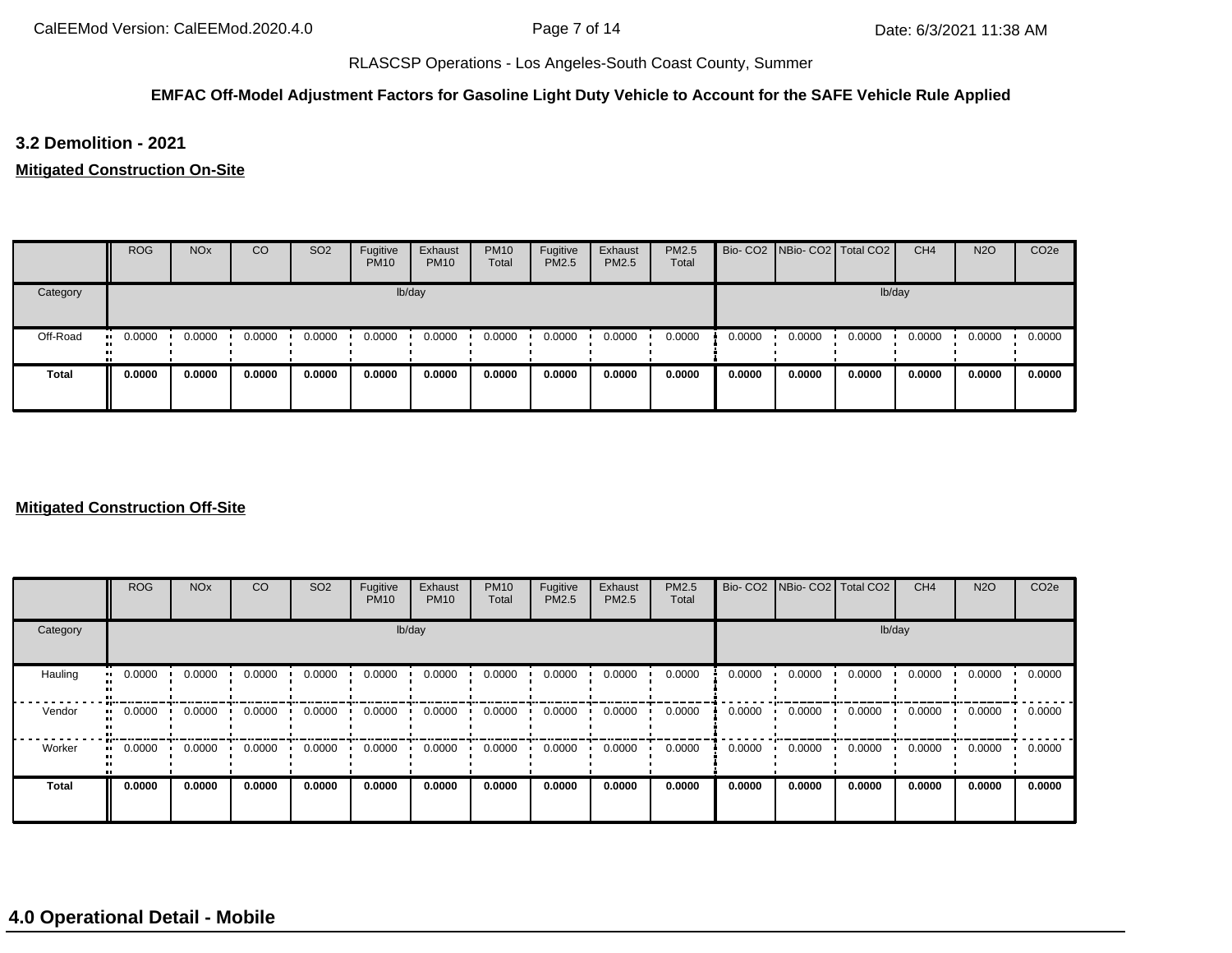#### **EMFAC Off-Model Adjustment Factors for Gasoline Light Duty Vehicle to Account for the SAFE Vehicle Rule Applied**

## **4.1 Mitigation Measures Mobile**

|             | <b>ROG</b> | <b>NO<sub>x</sub></b> | CO                               | SO <sub>2</sub> | Fugitive<br><b>PM10</b> | Exhaust<br><b>PM10</b> | <b>PM10</b><br>Total              | Fugitive<br>PM2.5 | Exhaust<br>PM2.5 | PM2.5<br>Total |     | Bio- CO2 NBio- CO2   Total CO2          | CH <sub>4</sub> | <b>N2O</b> | CO <sub>2e</sub>         |
|-------------|------------|-----------------------|----------------------------------|-----------------|-------------------------|------------------------|-----------------------------------|-------------------|------------------|----------------|-----|-----------------------------------------|-----------------|------------|--------------------------|
| Category    |            |                       |                                  |                 |                         | lb/day                 |                                   |                   |                  |                |     | lb/day                                  |                 |            |                          |
| Mitigated   | 50.8790 ·  |                       | 52.3605 521.9272 1.1373 115.6300 |                 |                         |                        | $0.8134$ 116.4434 30.7988         |                   | 0.7551           | 31.5539        | 067 | $117.121.0$ $117.121.0$<br>067          | 7.5876          | 4.6974     | .118,710.5<br>100        |
| Unmitigated | 50.8790 ·  |                       |                                  |                 |                         |                        | 0.8134  116.4434  30.7988  0.7551 |                   |                  | $-31.5539$     | 067 | $117.121.0$ $117.121.0$ $7.5876$<br>067 |                 | 4.6974     | $\cdot$ 118.710.5<br>100 |

#### **4.2 Trip Summary Information**

|                                       |           | Average Daily Trip Rate |          | Unmitigated       | Mitigated         |
|---------------------------------------|-----------|-------------------------|----------|-------------------|-------------------|
| Land Use                              | Weekdav   | Saturdav                | Sunday   | <b>Annual VMT</b> | <b>Annual VMT</b> |
| Apartments Low Rise<br><br>. <b>.</b> | 5.124.00  | 5.698.00                | 4396.00  | 17.434.309        | 17.434.309        |
| General Office Building               | 11.006.20 | 2.497.30                | 791.00   | 26.839.050        | 26.839.050        |
| Total                                 | 16,130.20 | 8,195.30                | 5,187.00 | 44,273,359        | 44,273,359        |

# **4.3 Trip Type Information**

|                         |            | <b>Miles</b>             |      |       | Trip % |                                                       |         | Trip Purpose %  |         |
|-------------------------|------------|--------------------------|------|-------|--------|-------------------------------------------------------|---------|-----------------|---------|
| Land Use                | H-W or C-W | $H-S$ or C-C $\parallel$ |      |       |        | ╹ Н-О or C-NW ┃H-W or C-W┃ H-S or C-C ┃ H-O or C-NW │ | Primary | <b>Diverted</b> | Pass-by |
| Apartments Low Rise     | 14.70      | 5.90                     | 8.70 | 40.20 | 19.20  | 40.60                                                 | 86      |                 |         |
| General Office Building | 16.60      | 8.40                     | 6.90 | 33.00 | 48.00  | 19.00                                                 |         | 19              |         |

## **4.4 Fleet Mix**

| Land Use                   | <b>LDA</b>   | LDT <sup>*</sup> | LDT <sub>2</sub> | <b>MDV</b> | _HD1     | 11D2<br>LHDZ | <b>MHD</b> | $\overline{1111}$<br>HHL | OBUS     | UBUS     | <b>MCY</b> | <b>SBUS</b> | MH       |
|----------------------------|--------------|------------------|------------------|------------|----------|--------------|------------|--------------------------|----------|----------|------------|-------------|----------|
| <b>Apartments Low Rise</b> | 44785<br>v.o | 0.062844         | J.187478         | .127235    | 0.023089 | J.006083     | 0.010475   | 0.008012                 | 0.000925 | 0.000611 | J.024394'  | 0.000698    | 0.003374 |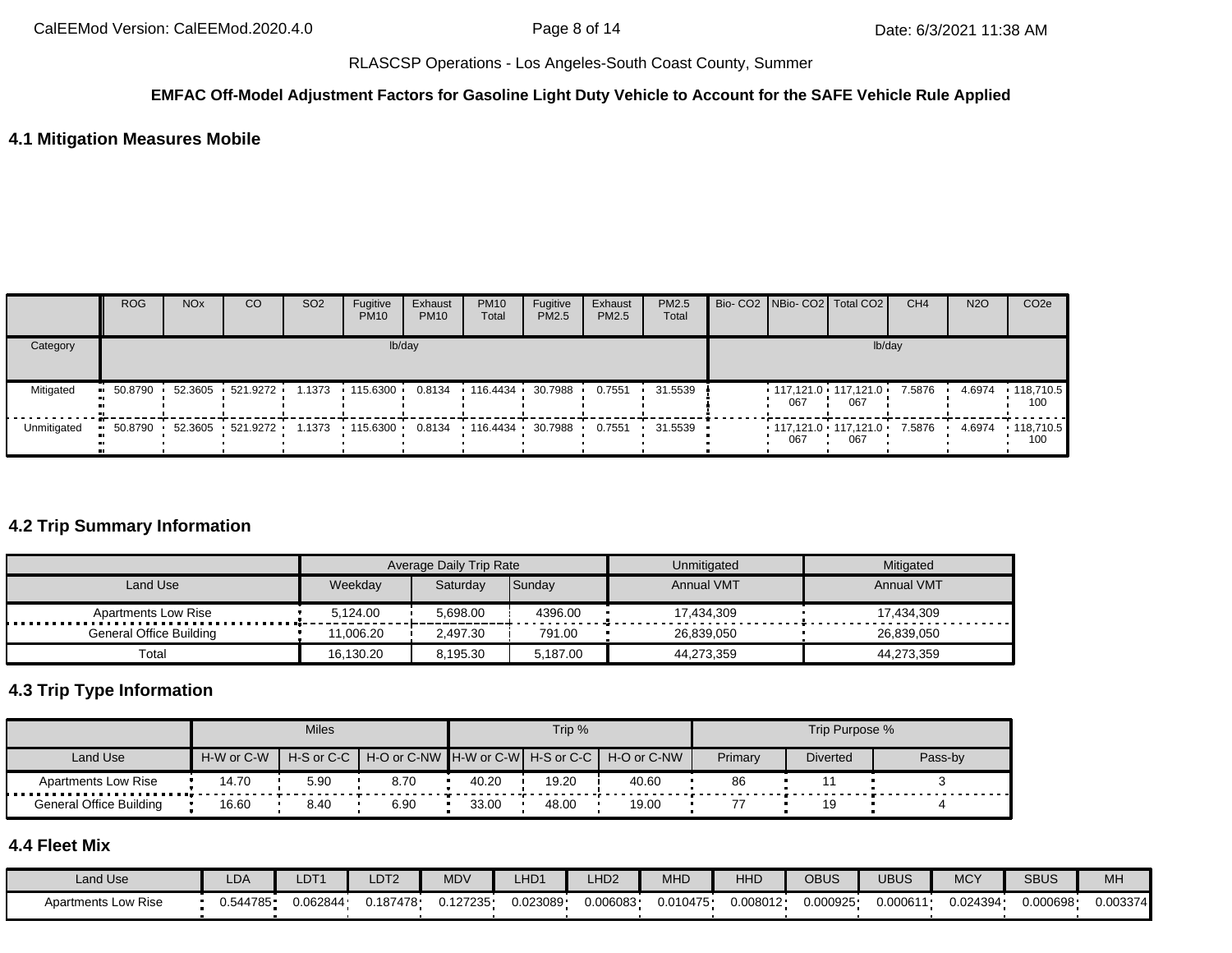#### **EMFAC Off-Model Adjustment Factors for Gasoline Light Duty Vehicle to Account for the SAFE Vehicle Rule Applied**

| $\sim$ $\sim$<br>.<br>ener.<br>Office Building | . .—~<br>J.544785. | 0.062844 | 0.187478 | 0.127235 | 0.023089 | 0.006083 | 0.010475 | 0.008012 | 0.000925 | 0.00061 | 0.024394 | ا 000698. | 0.003374 |
|------------------------------------------------|--------------------|----------|----------|----------|----------|----------|----------|----------|----------|---------|----------|-----------|----------|
|                                                |                    |          |          |          |          |          |          |          |          |         |          |           |          |

## **5.0 Energy Detail**

Historical Energy Use: N

# **5.1 Mitigation Measures Energy**

|                           | <b>ROG</b> | <b>NO<sub>x</sub></b> | CO     | SO <sub>2</sub> | Fugitive<br><b>PM10</b> | Exhaust<br><b>PM10</b> | <b>PM10</b><br>Total | Fugitive<br><b>PM2.5</b> | Exhaust<br>PM2.5 | <b>PM2.5</b><br>Total |  | Bio- CO2   NBio- CO2   Total CO2           | CH <sub>4</sub> | <b>N2O</b> | CO <sub>2e</sub> |
|---------------------------|------------|-----------------------|--------|-----------------|-------------------------|------------------------|----------------------|--------------------------|------------------|-----------------------|--|--------------------------------------------|-----------------|------------|------------------|
| Category                  |            |                       |        |                 |                         | lb/day                 |                      |                          |                  |                       |  | lb/day                                     |                 |            |                  |
| NaturalGas<br>Mitigated   | 0.6725     | 5.9345                | 3.8223 | 0.0367          |                         | 0.4646                 | 0.4646               |                          | 0.4646           | 0.4646                |  | $7,336.2111 \cdot 7,336.2111 \cdot 0.1406$ |                 | 0.1345     | 7,379.806        |
| NaturalGas<br>Unmitigated | 0.6725     | 5.9345                | 3.8223 | 0.0367          |                         | 0.4646                 | 0.4646               |                          | 0.4646           | 0.4646                |  | $7,336.2111 \cdot 7,336.2111 \cdot 0.1406$ |                 | 0.1345     | 7,379.806        |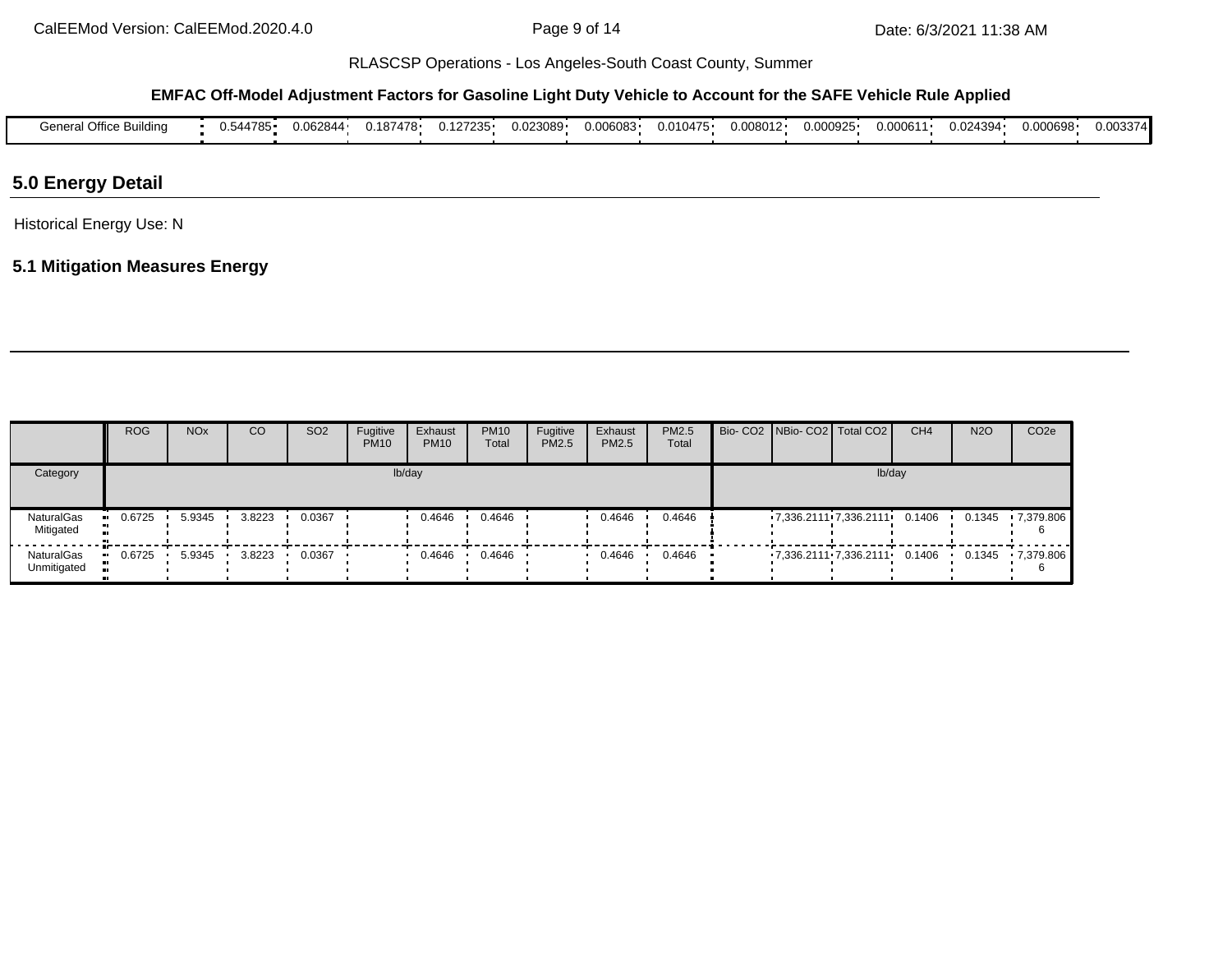### **EMFAC Off-Model Adjustment Factors for Gasoline Light Duty Vehicle to Account for the SAFE Vehicle Rule Applied**

# **5.2 Energy by Land Use - NaturalGas**

**Unmitigated**

|                            | NaturalGa<br>s Use | <b>ROG</b> | <b>NO<sub>x</sub></b> | CO     | SO <sub>2</sub> | Fugitive<br><b>PM10</b> | Exhaust<br><b>PM10</b> | <b>PM10</b><br>Total | Fugitive<br>PM2.5 | Exhaust<br>PM2.5 | PM2.5<br>Total | Bio- CO2   NBio- CO2   Total CO2 |        | CH <sub>4</sub> | <b>N2O</b> | CO <sub>2e</sub> |
|----------------------------|--------------------|------------|-----------------------|--------|-----------------|-------------------------|------------------------|----------------------|-------------------|------------------|----------------|----------------------------------|--------|-----------------|------------|------------------|
| Land Use                   | kBTU/yr            |            |                       |        |                 |                         | lb/day                 |                      |                   |                  |                |                                  | lb/day |                 |            |                  |
| Apartments Low<br>Rise     | 30439.2            | 0.3283     | 2.8052                | .1937  | 0.0179          |                         | 0.2268                 | 0.2268               |                   | 0.2268           | 0.2268         | $-3.581.078 + 3.581.078 +$       |        | 0.0686          | 0.0657     | $-3,602.358$     |
| General Office<br>Building | 31918.6            | 0.3442     | 3.1293                | 2.6286 | 0.0188          |                         | 0.2378                 | 0.2378               |                   | 0.2378           | 0.2378         | $-3,755.133 - 3,755.133 -$       |        | 0.0720          | 0.0688     | 3.777.447        |
| <b>Total</b>               |                    | 0.6725     | 5.9345                | 3.8223 | 0.0367          |                         | 0.4646                 | 0.4646               |                   | 0.4646           | 0.4646         | 7,336.211 7,336.211              |        | 0.1406          | 0.1345     | 7,379.806        |

#### **Mitigated**

|                                   | <b>NaturalGa</b><br>s Use | <b>ROG</b> | <b>NO<sub>x</sub></b> | CO     | SO <sub>2</sub> | Fugitive<br><b>PM10</b> | Exhaust<br><b>PM10</b> | <b>PM10</b><br>Total | Fugitive<br>PM2.5 | Exhaust<br><b>PM2.5</b> | PM2.5<br>Total | Bio- CO2   NBio- CO2   Total CO2 |        | CH <sub>4</sub> | <b>N2O</b> | CO <sub>2e</sub> |
|-----------------------------------|---------------------------|------------|-----------------------|--------|-----------------|-------------------------|------------------------|----------------------|-------------------|-------------------------|----------------|----------------------------------|--------|-----------------|------------|------------------|
| Land Use                          | kBTU/yr                   |            |                       |        |                 |                         | lb/day                 |                      |                   |                         |                |                                  | lb/day |                 |            |                  |
| Apartments Low<br>Rise            | 30.4392                   | 0.3283     | 2.8052                | 1.1937 | 0.0179          |                         | 0.2268                 | 0.2268               |                   | 0.2268                  | 0.2268         | $-3.581.078 + 3.581.078 +$       |        | 0.0686          | 0.0657     | 3,602.358        |
| <b>General Office</b><br>Building | 31.9186 +                 | 0.3442     | 3.1293                | 2.6286 | 0.0188          |                         | 0.2378                 | 0.2378               |                   | 0.2378                  | 0.2378         | $-3,755.133 - 3,755.133$         |        | 0.0720          | 0.0688     | $-3.777.447$     |
| <b>Total</b>                      |                           | 0.6725     | 5.9345                | 3.8223 | 0.0367          |                         | 0.4646                 | 0.4646               |                   | 0.4646                  | 0.4646         | 7,336.211 7,336.211              |        | 0.1406          | 0.1345     | 7,379.806        |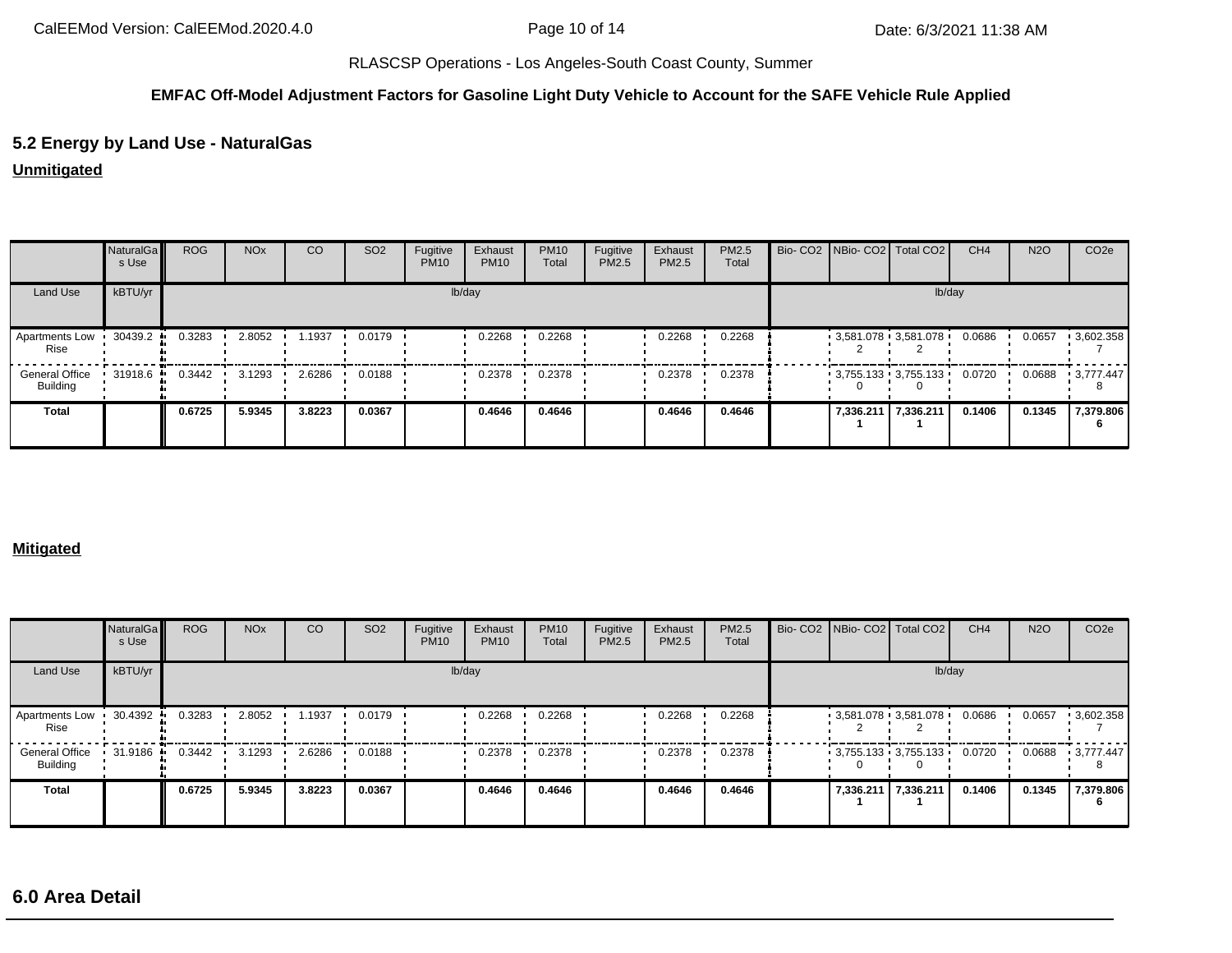## **EMFAC Off-Model Adjustment Factors for Gasoline Light Duty Vehicle to Account for the SAFE Vehicle Rule Applied**

### **6.1 Mitigation Measures Area**

|             | <b>ROG</b>             | <b>NO<sub>x</sub></b> | CO        | SO <sub>2</sub> | Fugitive<br><b>PM10</b> | Exhaust<br><b>PM10</b> | <b>PM10</b><br>Total | Fugitive<br><b>PM2.5</b> | Exhaust<br><b>PM2.5</b> | PM2.5<br>Total | Bio- CO2 NBio- CO2 Total CO2      |        | CH <sub>4</sub> | <b>N2O</b> | CO <sub>2</sub> e       |
|-------------|------------------------|-----------------------|-----------|-----------------|-------------------------|------------------------|----------------------|--------------------------|-------------------------|----------------|-----------------------------------|--------|-----------------|------------|-------------------------|
| Category    |                        |                       |           |                 |                         | lb/day                 |                      |                          |                         |                |                                   | lb/day |                 |            |                         |
| Mitigated   | $\blacksquare$ 43.2098 | 10.5369 ·             | 62.0791   | 0.0661          |                         | 1.1181                 | 1.1181               |                          | 1.1181                  | 1.1181         | 0.0000 12.704.23 12.704.23 0.3421 | 39     |                 | 0.2310     | $\cdot$ 12,781.62<br>55 |
| Unmitigated | 43.2098                | 10.5369               | 62.0791 • | 0.0661          |                         | $1.1181$ $1.1181$      |                      |                          | 1.1181                  | 1.1181         | 39                                | 39     |                 | 0.2310     | ▪ 12,781.62丨<br>55      |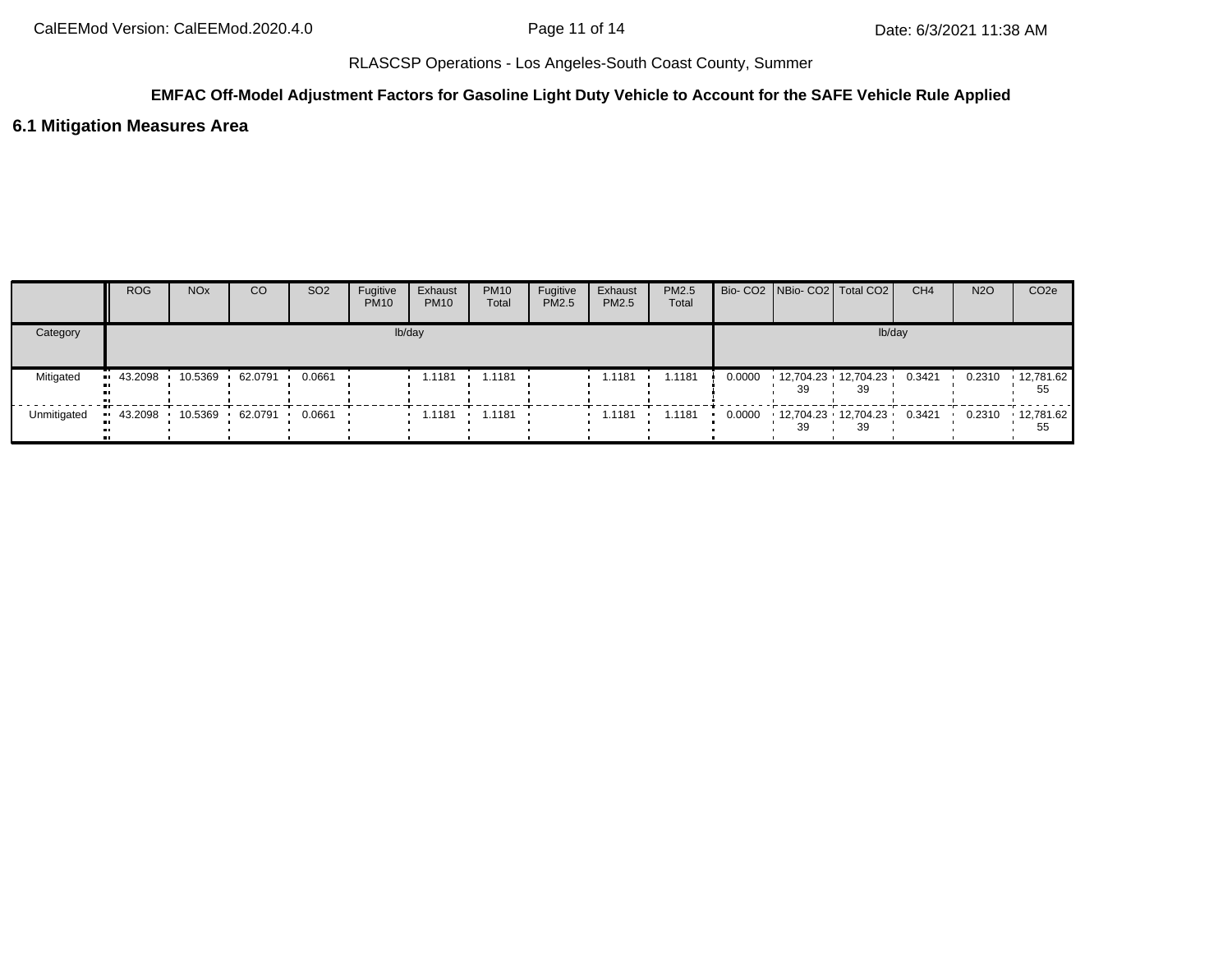### **EMFAC Off-Model Adjustment Factors for Gasoline Light Duty Vehicle to Account for the SAFE Vehicle Rule Applied**

# **6.2 Area by SubCategory**

## **Unmitigated**

|                          | <b>ROG</b> | <b>NO<sub>x</sub></b> | CO      | SO <sub>2</sub>                 | Fugitive<br><b>PM10</b> | Exhaust<br><b>PM10</b> | <b>PM10</b><br>Total | Fugitive<br>PM2.5 | Exhaust<br>PM2.5 | PM2.5<br>Total |        | Bio- CO2   NBio- CO2   Total CO2 |                            | CH <sub>4</sub>   | <b>N2O</b> | CO <sub>2e</sub>        |
|--------------------------|------------|-----------------------|---------|---------------------------------|-------------------------|------------------------|----------------------|-------------------|------------------|----------------|--------|----------------------------------|----------------------------|-------------------|------------|-------------------------|
| SubCategory              |            |                       |         |                                 |                         | lb/day                 |                      |                   |                  |                |        |                                  | lb/day                     |                   |            |                         |
| Architectural<br>Coating | 4.0699     |                       |         |                                 |                         | 0.0000                 | 0.0000               |                   | 0.0000           | 0.0000         |        |                                  | 0.0000                     |                   |            | 0.0000                  |
| Consumer<br>Products     | 36.2340    |                       |         |                                 |                         | 0.0000                 | 0.0000               |                   | 0.0000           | 0.0000         |        |                                  | 0.0000                     |                   |            | 0.0000                  |
| Hearth                   | 1.1550     | 9.8700                | 4.2000  | 0.0630                          |                         | 0.7980                 | 0.7980               |                   | 0.7980           | 0.7980         | 0.0000 | $12,600.00$ 12,600.00<br>00      | 00                         | $0.2415$ $0.2310$ |            | $\cdot$ 12,674.87<br>55 |
| Landscaping              | 1.7509     | 0.6669                | 57.8791 | $\cdot$ 3.0600e- $\cdot$<br>003 |                         | 0.3201                 | 0.3201               |                   | 0.3201           | 0.3201         |        |                                  | 104.2339 104.2339 0.1006 ' |                   |            | .106.7500               |
| <b>Total</b>             | 43.2098    | 10.5369               | 62.0791 | 0.0661                          |                         | 1.1181                 | 1.1181               |                   | 1.1181           | 1.1181         | 0.0000 | 12,704.23<br>39                  | 12,704.23<br>39            | 0.3421            | 0.2310     | 12,781.62<br>55         |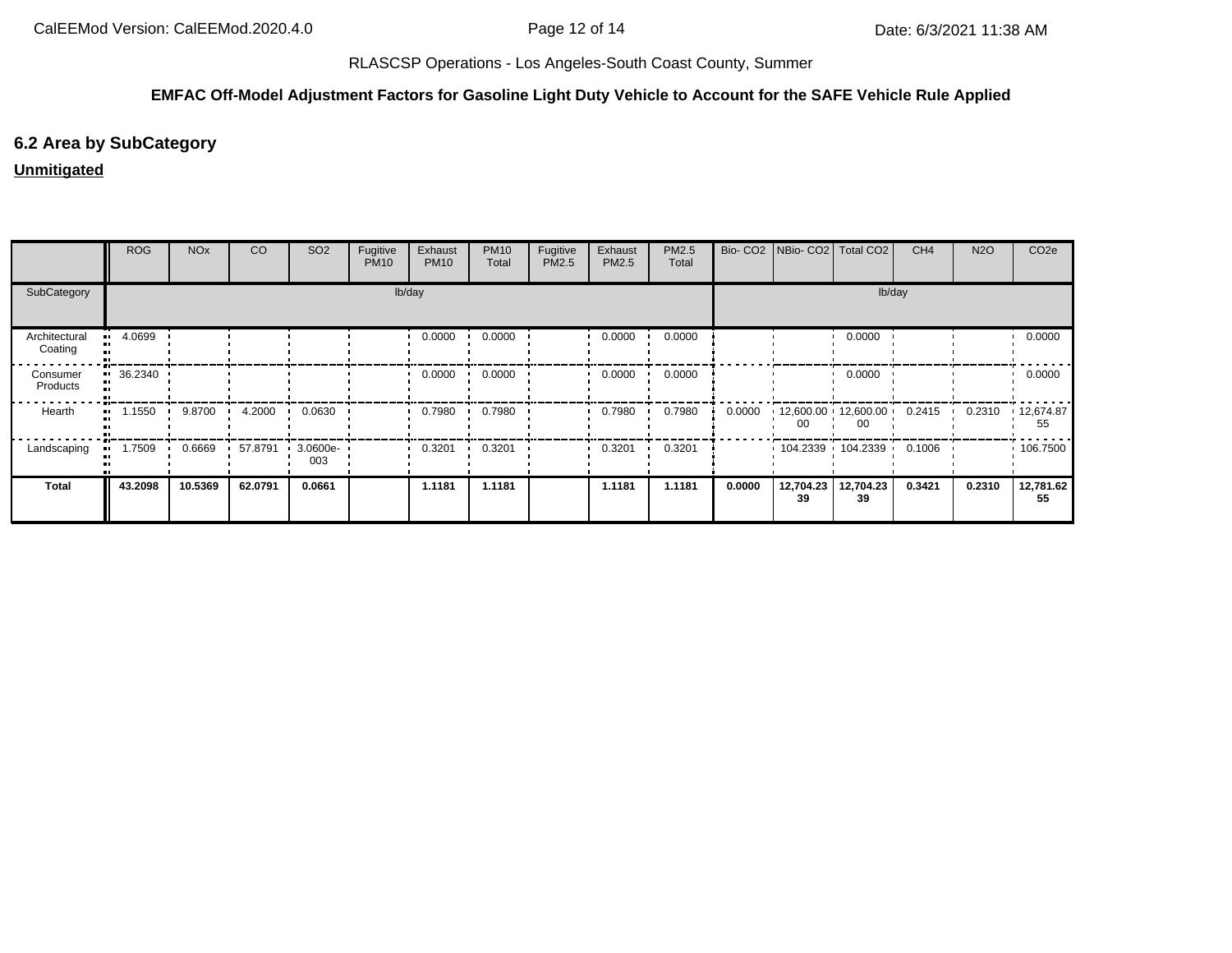### **EMFAC Off-Model Adjustment Factors for Gasoline Light Duty Vehicle to Account for the SAFE Vehicle Rule Applied**

# **6.2 Area by SubCategory**

#### **Mitigated**

|                          | <b>ROG</b> | <b>NO<sub>x</sub></b> | CO      | SO <sub>2</sub>    | Fugitive<br><b>PM10</b> | Exhaust<br><b>PM10</b> | <b>PM10</b><br>Total | Fugitive<br>PM2.5 | Exhaust<br><b>PM2.5</b> | PM2.5<br>Total |        |                 | Bio- CO2   NBio- CO2   Total CO2 | CH <sub>4</sub>  | <b>N2O</b> | CO <sub>2e</sub>        |
|--------------------------|------------|-----------------------|---------|--------------------|-------------------------|------------------------|----------------------|-------------------|-------------------------|----------------|--------|-----------------|----------------------------------|------------------|------------|-------------------------|
| SubCategory              |            |                       |         |                    |                         | lb/day                 |                      |                   |                         |                |        |                 | lb/day                           |                  |            |                         |
| Architectural<br>Coating | 4.0699     |                       |         |                    |                         | 0.0000                 | 0.0000               |                   | 0.0000                  | 0.0000         |        |                 | 0.0000                           |                  |            | 0.0000                  |
| Consumer<br>Products     | 36.2340    |                       |         |                    |                         | 0.0000                 | 0.0000               |                   | 0.0000                  | 0.0000         |        |                 | 0.0000                           |                  |            | 0.0000                  |
| Hearth                   | 1.1550     | 9.8700                | 4.2000  | 0.0630             |                         | 0.7980                 | 0.7980               |                   | 0.7980                  | 0.7980         | 0.0000 | 00              | $12,600.00$ $12,600.00$<br>00    | $0.2415$ $\cdot$ | 0.2310     | $\cdot$ 12,674.87<br>55 |
| Landscaping              | 1.7509     | 0.6669                | 57.8791 | $3.0600e -$<br>003 |                         | 0.3201                 | 0.3201               |                   | 0.3201                  | 0.3201         |        |                 |                                  | 0.1006           |            | $\cdot$ 106.7500        |
| <b>Total</b>             | 43.2098    | 10.5369               | 62.0791 | 0.0661             |                         | 1.1181                 | 1.1181               |                   | 1.1181                  | 1.1181         | 0.0000 | 12,704.23<br>39 | 12,704.23<br>39                  | 0.3421           | 0.2310     | 12,781.62<br>55         |

# **7.0 Water Detail**

**7.1 Mitigation Measures Water**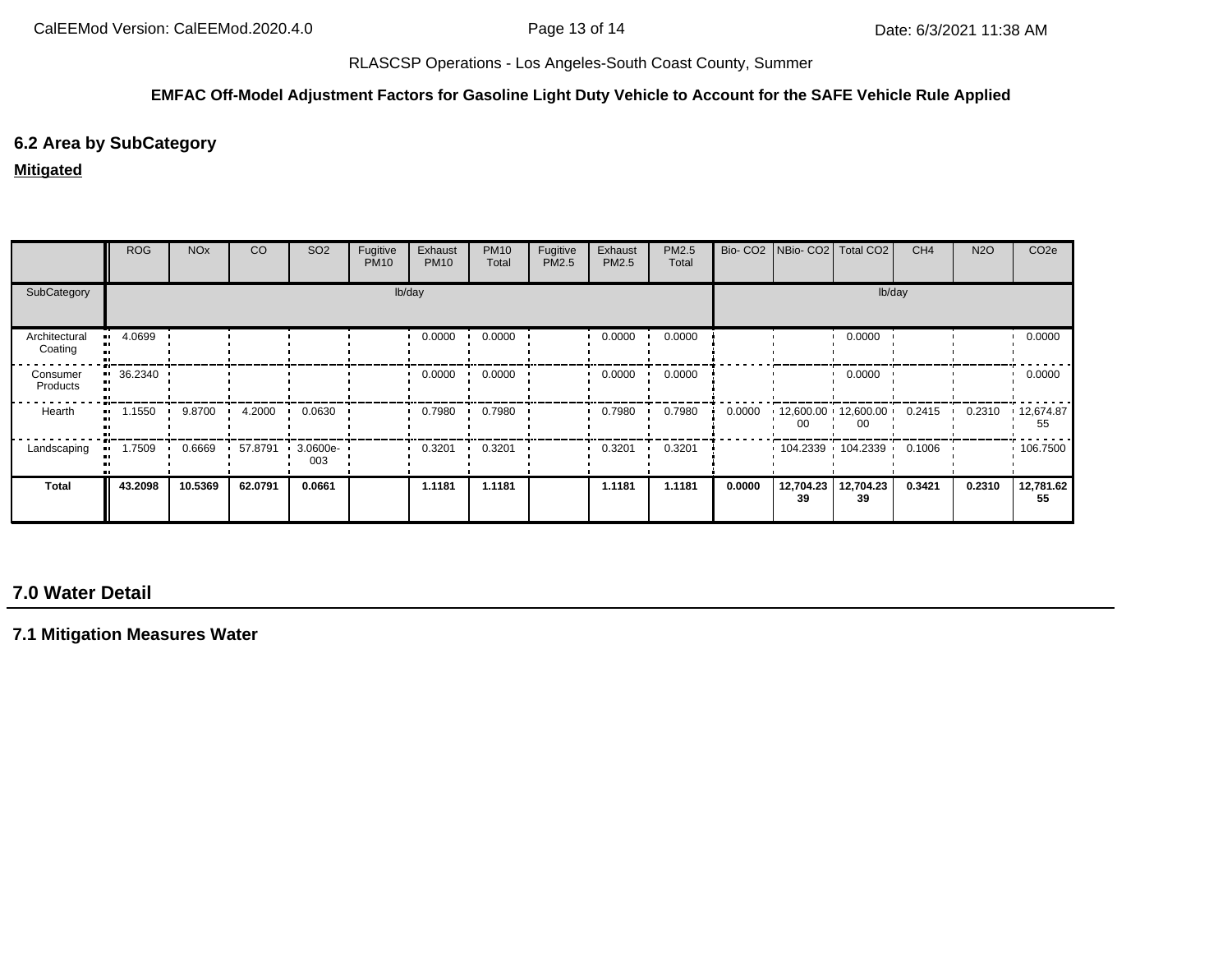### **EMFAC Off-Model Adjustment Factors for Gasoline Light Duty Vehicle to Account for the SAFE Vehicle Rule Applied**

## **8.0 Waste Detail**

**8.1 Mitigation Measures Waste**

# **9.0 Operational Offroad**

| Equipment Type | Number | Hours/Day | Days/Year | Horse Power | ∟oad Factor | <b>Fuel Type</b> |
|----------------|--------|-----------|-----------|-------------|-------------|------------------|

# **10.0 Stationary Equipment**

### **Fire Pumps and Emergency Generators**

| $\overline{\phantom{0}}$<br>Equipment Type | Number | Hours/Day | Hours/Year | Horse Power | . .<br>Factor<br>∟oad | Fuel<br>l I vpe |
|--------------------------------------------|--------|-----------|------------|-------------|-----------------------|-----------------|
|                                            |        |           |            |             |                       |                 |

### **Boilers**

| <b>I</b> vpe<br><b>Equipment</b> | Number | .∢Input/Dav<br>⊣eat | Heat Input/Year | <b>Boiler Rating</b> | Fue<br>I ype |
|----------------------------------|--------|---------------------|-----------------|----------------------|--------------|
|                                  |        |                     |                 |                      |              |

### **User Defined Equipment**

Equipment Type Number

## **11.0 Vegetation**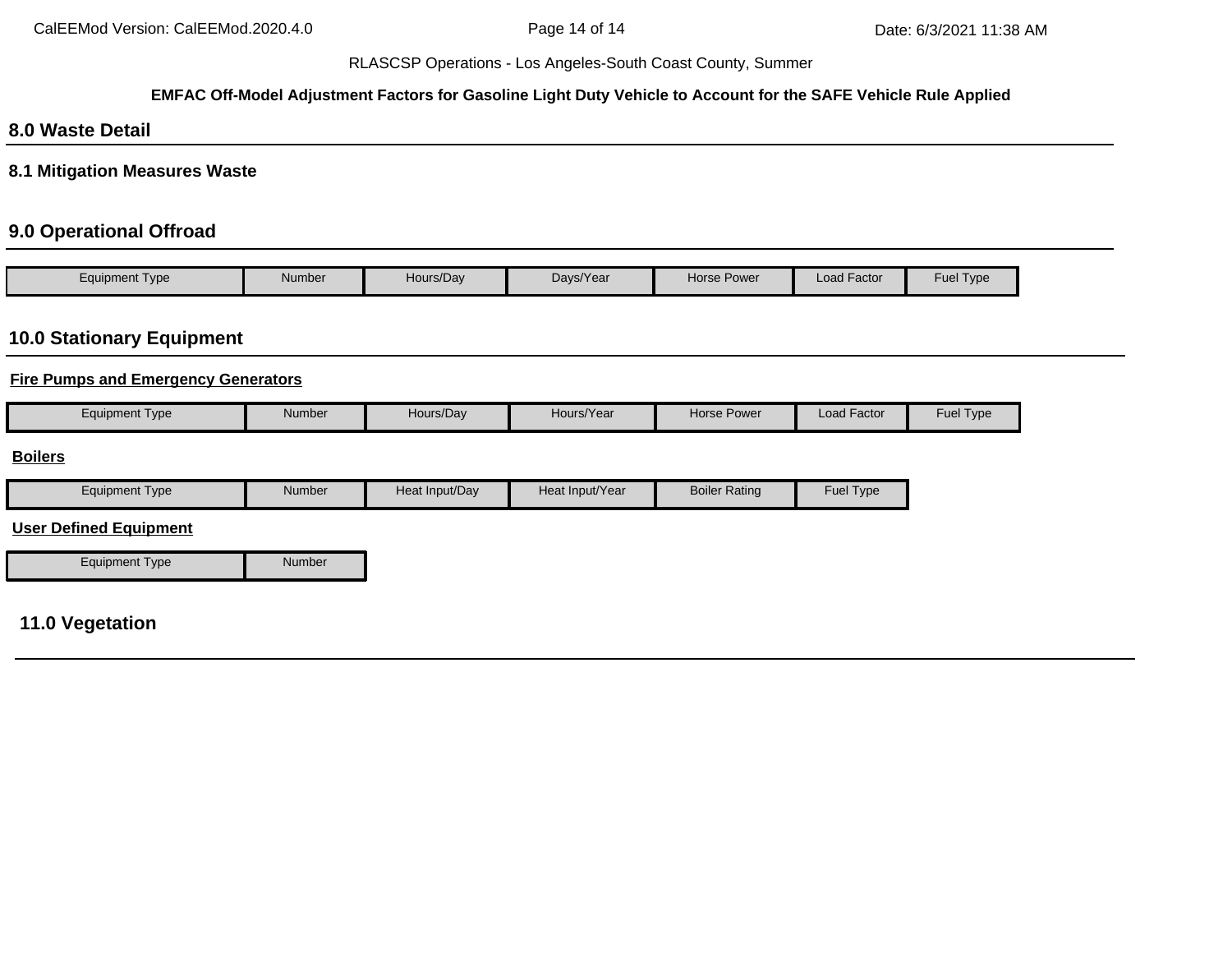**EMFAC Off-Model Adjustment Factors for Gasoline Light Duty Vehicle to Account for the SAFE Vehicle Rule Applied**

# **RLASCSP Operations**

**Los Angeles-South Coast County, Winter**

# **1.0 Project Characteristics**

### **1.1 Land Usage**

| <b>Land Uses</b>               | Size    | <b>Metric</b> | Lot Acreage | Floor Surface Area | Population |
|--------------------------------|---------|---------------|-------------|--------------------|------------|
| <b>Apartments Low Rise</b>     | 700.00  | Dwelling Unit | 43.75       | 700,000.00         | 2002       |
| <b>General Office Building</b> | ,130.00 | 1000sqft      | 25.94       | .130.000.00        |            |

### **1.2 Other Project Characteristics**

| <b>Urbanization</b>               | Urban                      | Wind Speed (m/s)                  | 2.2   | <b>Precipitation Freg (Days)</b>        | 33    |
|-----------------------------------|----------------------------|-----------------------------------|-------|-----------------------------------------|-------|
| <b>Climate Zone</b>               | 9                          |                                   |       | <b>Operational Year</b>                 | 2023  |
| <b>Utility Company</b>            | Southern California Edison |                                   |       |                                         |       |
| <b>CO2 Intensity</b><br>(lb/MWhr) | 531.98                     | <b>CH4 Intensity</b><br>(lb/MWhr) | 0.033 | N <sub>2</sub> O Intensity<br>(lb/MWhr) | 0.004 |

# **1.3 User Entered Comments & Non-Default Data**

Project Characteristics -

Land Use -

Construction Phase - Operations only

Woodstoves - No wood burning per SCAQMD Rule 445

| <b>Table Name</b>    | <b>Column Name</b> | Default Value | <b>New Value</b> |
|----------------------|--------------------|---------------|------------------|
| tblConstructionPhase | NumDays            | 70.00         | 0.00             |
| tblConstructionPhase | PhaseEndDate       | 9/8/2021      | 6/2/2021         |
| tblFireplaces        | NumberWood         | 35.00         | 0.00             |
| tblWoodstoves        | NumberCatalytic    | 35.00         | 0.00             |
| tblWoodstoves        | NumberNoncatalytic | 35.00         | 0.00             |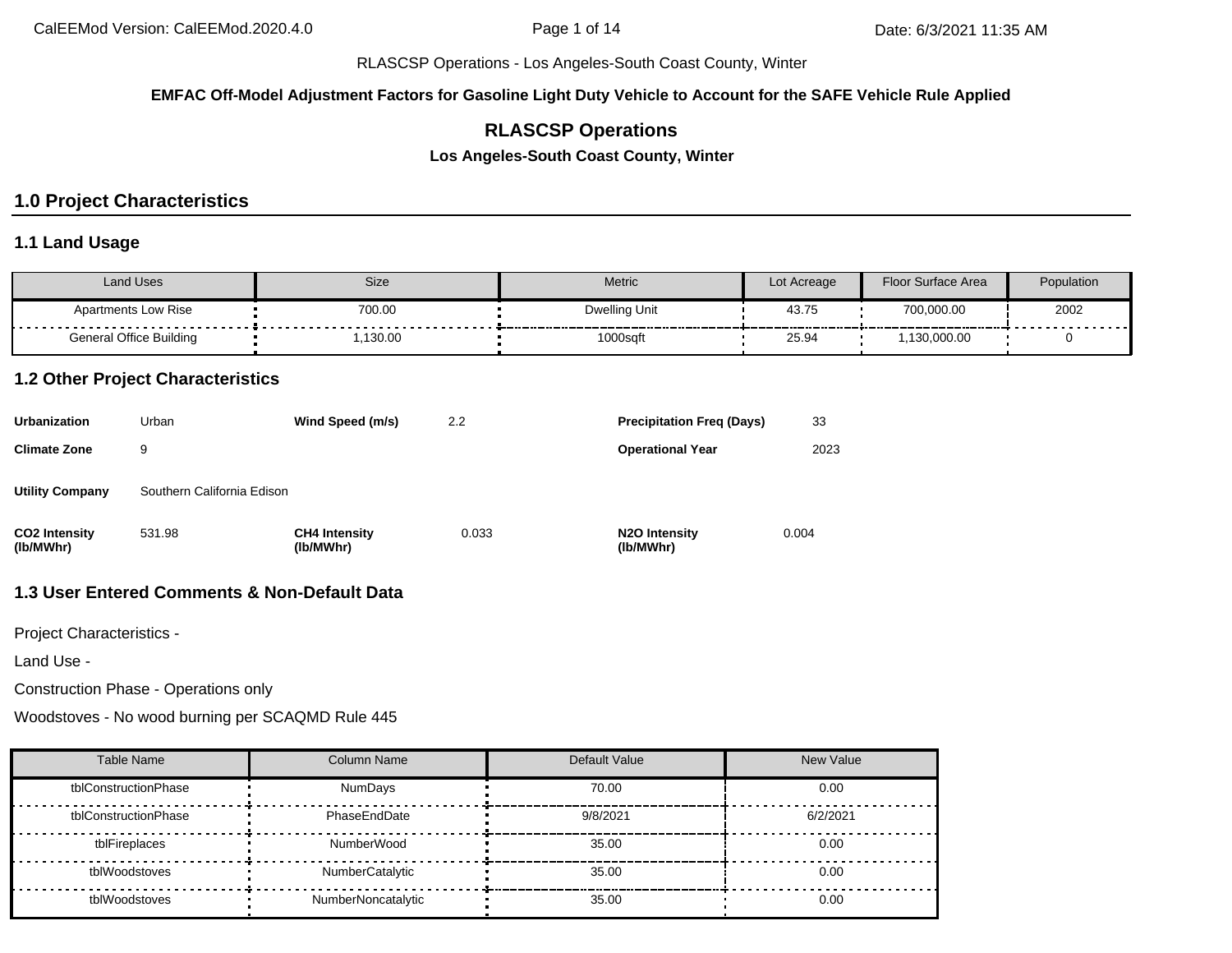### **EMFAC Off-Model Adjustment Factors for Gasoline Light Duty Vehicle to Account for the SAFE Vehicle Rule Applied**

## **2.0 Emissions Summary**

# **2.1 Overall Construction (Maximum Daily Emission)**

# **Unmitigated Construction**

|                | <b>ROG</b>            | <b>NO<sub>x</sub></b> | CO     | SO <sub>2</sub> | Fugitive<br><b>PM10</b> | Exhaust<br><b>PM10</b> | <b>PM10</b><br>Total | Fugitive<br>PM2.5 | Exhaust<br><b>PM2.5</b> | <b>PM2.5 Total</b> Bio- CO2 NBio- CO2 Total CO2 |        |        |        | CH <sub>4</sub> | <b>N2O</b> | CO <sub>2e</sub> |
|----------------|-----------------------|-----------------------|--------|-----------------|-------------------------|------------------------|----------------------|-------------------|-------------------------|-------------------------------------------------|--------|--------|--------|-----------------|------------|------------------|
| Year           |                       |                       |        |                 |                         | lb/day                 |                      |                   |                         |                                                 |        |        |        | lb/day          |            |                  |
| 2021           | $\blacksquare$ 0.0000 | 0.0000                | 0.0000 | 0.0000          | 0.0000                  | 1.5525                 | 0.0000               | 0.0000            | 1.4421                  | 0.0000                                          | 0.0000 | 0.0000 | 0.0000 | 0.0000          | 0.0000     | 0.0000           |
| <b>Maximum</b> | 0.0000                | 0.0000                | 0.0000 | 0.0000          | 0.0000                  | 1.5525                 | 0.0000               | 0.0000            | 1.4421                  | 0.0000                                          | 0.0000 | 0.0000 | 0.0000 | 0.0000          | 0.0000     | 0.0000           |

### **Mitigated Construction**

|                | <b>ROG</b>            | <b>NO<sub>x</sub></b> | CO     | SO <sub>2</sub> | Fugitive<br><b>PM10</b> | Exhaust<br><b>PM10</b> | <b>PM10</b><br>Total | Fugitive<br>PM2.5 | Exhaust<br><b>PM2.5</b> | <b>PM2.5 Total</b> Bio- CO2 NBio- CO2 Total CO2 |        |        |        | CH <sub>4</sub> | <b>N2O</b> | CO <sub>2e</sub> |
|----------------|-----------------------|-----------------------|--------|-----------------|-------------------------|------------------------|----------------------|-------------------|-------------------------|-------------------------------------------------|--------|--------|--------|-----------------|------------|------------------|
| Year           |                       |                       |        |                 | lb/day                  |                        |                      |                   |                         |                                                 |        |        | lb/day |                 |            |                  |
| 2021           | $\blacksquare$ 0.0000 | 0.0000                | 0.0000 | 0.0000          | 0.0000                  | 1.5525                 | 0.0000               | 0.0000            | 1.4421                  | 0.0000                                          | 0.0000 | 0.0000 | 0.0000 | 0.0000          | 0.0000     | 0.0000           |
| <b>Maximum</b> | 0.0000                | 0.0000                | 0.0000 | 0.0000          | 0.0000                  | 1.5525                 | 0.0000               | 0.0000            | 1.4421                  | 0.0000                                          | 0.0000 | 0.0000 | 0.0000 | 0.0000          | 0.0000     | 0.0000           |

|                             | <b>ROG</b> | <b>NO<sub>x</sub></b> | CO   | <b>SO2</b> | <b>Fugitive</b><br><b>PM10</b> | <b>Exhaust</b><br><b>PM10</b> | <b>PM10</b><br><b>Total</b> | <b>Fugitive</b><br><b>PM2.5</b> | <b>Exhaust</b><br><b>PM2.5</b> | <b>PM2.5</b><br><b>Total</b> | Bio- CO2   NBio-CO2   Total CO2 |      |      | CH <sub>4</sub> | <b>N20</b> | CO <sub>2e</sub> |
|-----------------------------|------------|-----------------------|------|------------|--------------------------------|-------------------------------|-----------------------------|---------------------------------|--------------------------------|------------------------------|---------------------------------|------|------|-----------------|------------|------------------|
| Percent<br><b>Reduction</b> | 0.00       | 0.00                  | 0.00 | 0.00       | 0.00                           | 0.00                          | 0.00                        | 0.00                            | 0.00                           | 0.00                         | 0.00                            | 0.00 | 0.00 | 0.00            | 0.00       | 0.00             |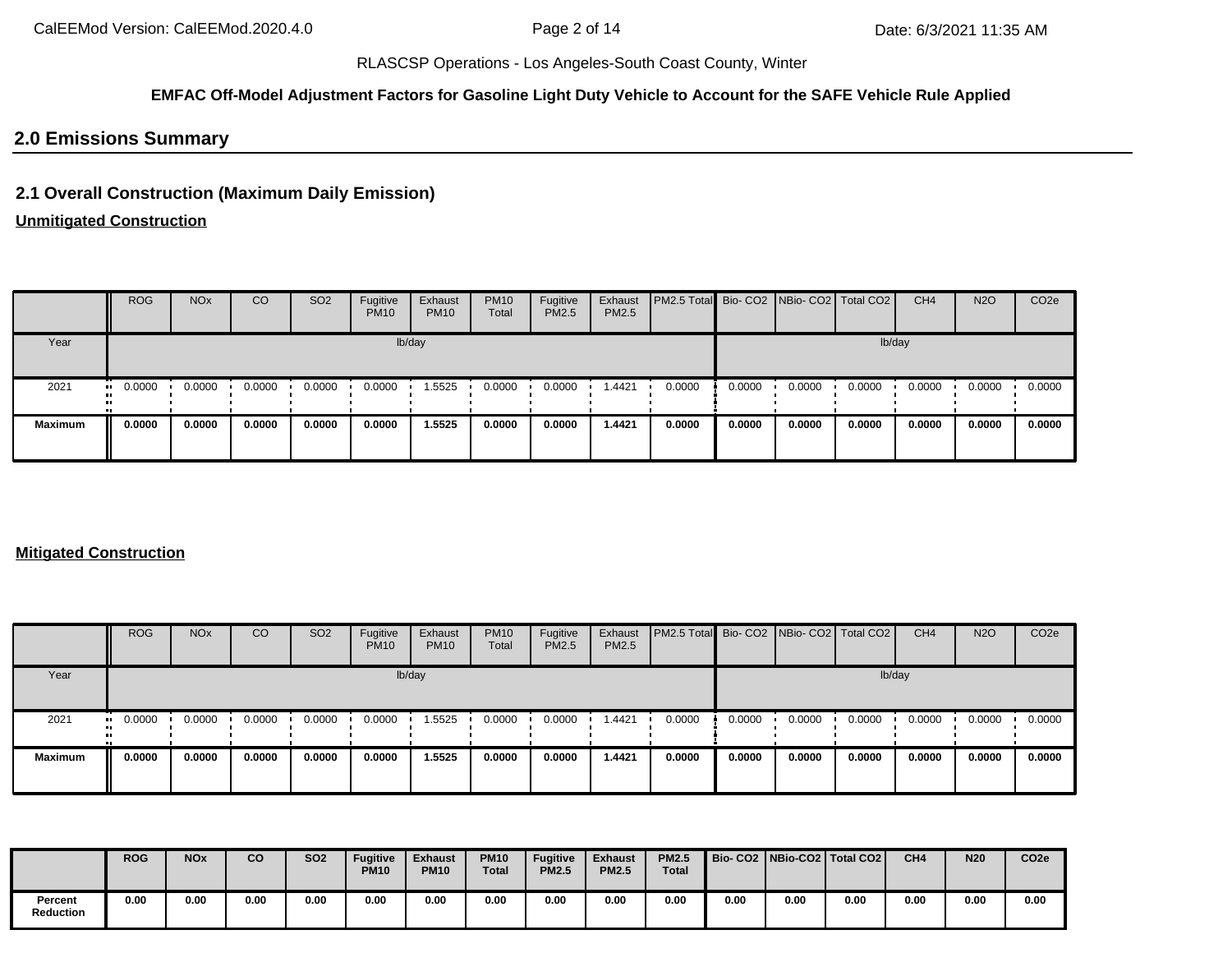**EMFAC Off-Model Adjustment Factors for Gasoline Light Duty Vehicle to Account for the SAFE Vehicle Rule Applied**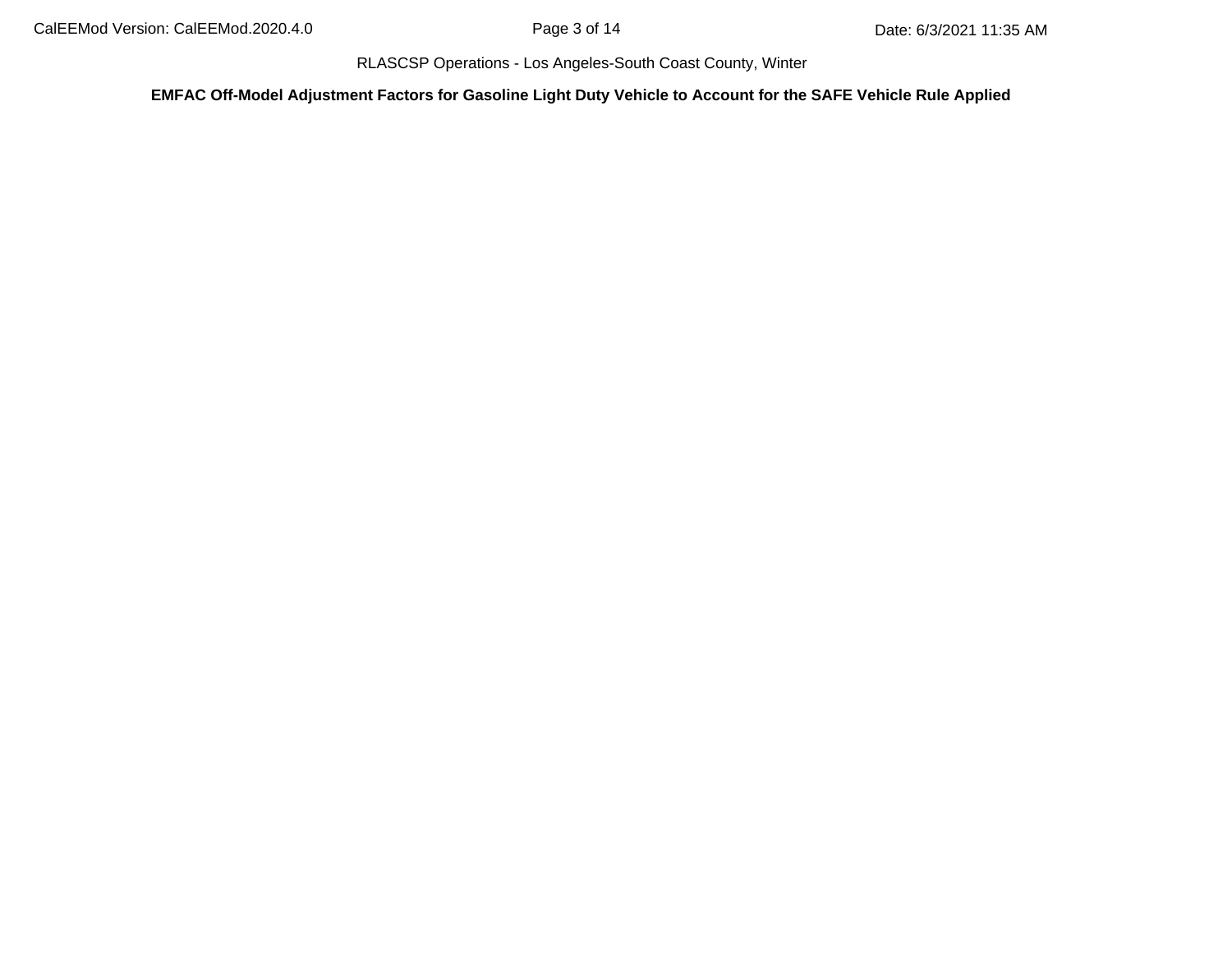### **EMFAC Off-Model Adjustment Factors for Gasoline Light Duty Vehicle to Account for the SAFE Vehicle Rule Applied**

## **2.2 Overall Operational**

## **Unmitigated Operational**

|              | <b>ROG</b>    | <b>NO<sub>x</sub></b> | <b>CO</b>   | SO <sub>2</sub> | Fugitive<br><b>PM10</b> | Exhaust<br><b>PM10</b> | <b>PM10</b><br>Total     | Fugitive<br>PM2.5 | Exhaust<br>PM2.5 | PM2.5 Total Bio- CO2 NBio- CO2 Total CO2 |        |                  |                               | CH <sub>4</sub> | <b>N2O</b> | CO <sub>2e</sub> |
|--------------|---------------|-----------------------|-------------|-----------------|-------------------------|------------------------|--------------------------|-------------------|------------------|------------------------------------------|--------|------------------|-------------------------------|-----------------|------------|------------------|
| Category     |               |                       |             |                 | lb/day                  |                        |                          |                   |                  |                                          |        |                  | lb/day                        |                 |            |                  |
| Area         | 43.2098       | 10.5369               | 62.0791     | 0.0661          |                         | 1.1181                 | 1.1181                   |                   | 1.1181           | 1.1181                                   | 0.0000 | 39               | 12,704.23 12,704.23 '<br>39   | 0.3421          | 0.2310     | 12,781.62<br>55  |
| Energy       | 0.6725        | 5.9345                | 3.8223      | 0.0367          |                         | 0.4646                 | 0.4646                   |                   | 0.4646           | 0.4646                                   |        |                  | $7,336.2111$ $7,336.2111$     | 0.1406          | 0.1345     | 1,379.806        |
| Mobile       | 49.9677<br>ш. | 56.5861               | $-509.6338$ | 1.0884          | $+115.6300$             | 0.8138                 | $\cdot$ 116.4437 $\cdot$ | 30.7988           | 0.7554           | 31.5542                                  |        | 92               | $112,118.97$ 112,118.97<br>92 | 7.8070          | 4.9097     | 113,777.22<br>96 |
| <b>Total</b> | 93.8500       | 73.0574               | 575.5352    | 1.1911          | 115,6300                | 2.3965                 | 118.0265                 | 30.7988           | 2.3382           | 33.1370                                  | 0.0000 | 132,159.4<br>242 | 132,159.4<br>242              | 8.2898          | 5.2752     | 133,938.6<br>617 |

### **Mitigated Operational**

|          | <b>ROG</b>  | <b>NO<sub>x</sub></b> | CO        | SO <sub>2</sub> | Fugitive<br><b>PM10</b> | Exhaust<br><b>PM10</b> | <b>PM10</b><br>Total | Fugitive<br>PM2.5 | Exhaust<br>PM2.5 | PM2.5 Total Bio- CO2 NBio- CO2 Total CO2 |        |                                 |                  | CH <sub>4</sub>  | <b>N2O</b> | CO <sub>2e</sub> |
|----------|-------------|-----------------------|-----------|-----------------|-------------------------|------------------------|----------------------|-------------------|------------------|------------------------------------------|--------|---------------------------------|------------------|------------------|------------|------------------|
| Category |             |                       |           |                 | lb/day                  |                        |                      |                   |                  |                                          |        |                                 | lb/day           |                  |            |                  |
| Area     | 43.2098<br> | 10.5369 ·             | 62.0791   | 0.0661          |                         | 1.1181                 | 1.1181               |                   | 1.1181           | 1.1181                                   | 0.0000 | $12,704.23$ 12,704.23<br>39     | 39               | 0.3421           | 0.2310     | 12,781.62<br>55  |
| Energy   | 0.6725<br>  | 5.9345                | 3.8223    | 0.0367          |                         | 0.4646                 | 0.4646               |                   | 0.4646           | 0.4646                                   |        | $7,336.2111$ $7,336.2111$       |                  | $0.1406$ $\cdot$ | 0.1345     | .7,379.806       |
| Mobile   | $-49.9677$  | 56.5861               | .509.6338 | 1.0884          | $+115.6300$             | 0.8138                 | 116.4437             | 30.7988           | 0.7554           | 31.5542                                  |        | $112,118.97$ , 112,118.97<br>92 | 92               | 7.8070           | 4.9097     | 113,777.22<br>96 |
| Total    | 93.8500     | 73.0574               | 575.5352  | 1.1911          | 115.6300                | 2.3965                 | 118.0265             | 30.7988           | 2.3382           | 33.1370                                  | 0.0000 | 132,159.4<br>242                | 132,159.4<br>242 | 8.2898           | 5.2752     | 133,938.6<br>617 |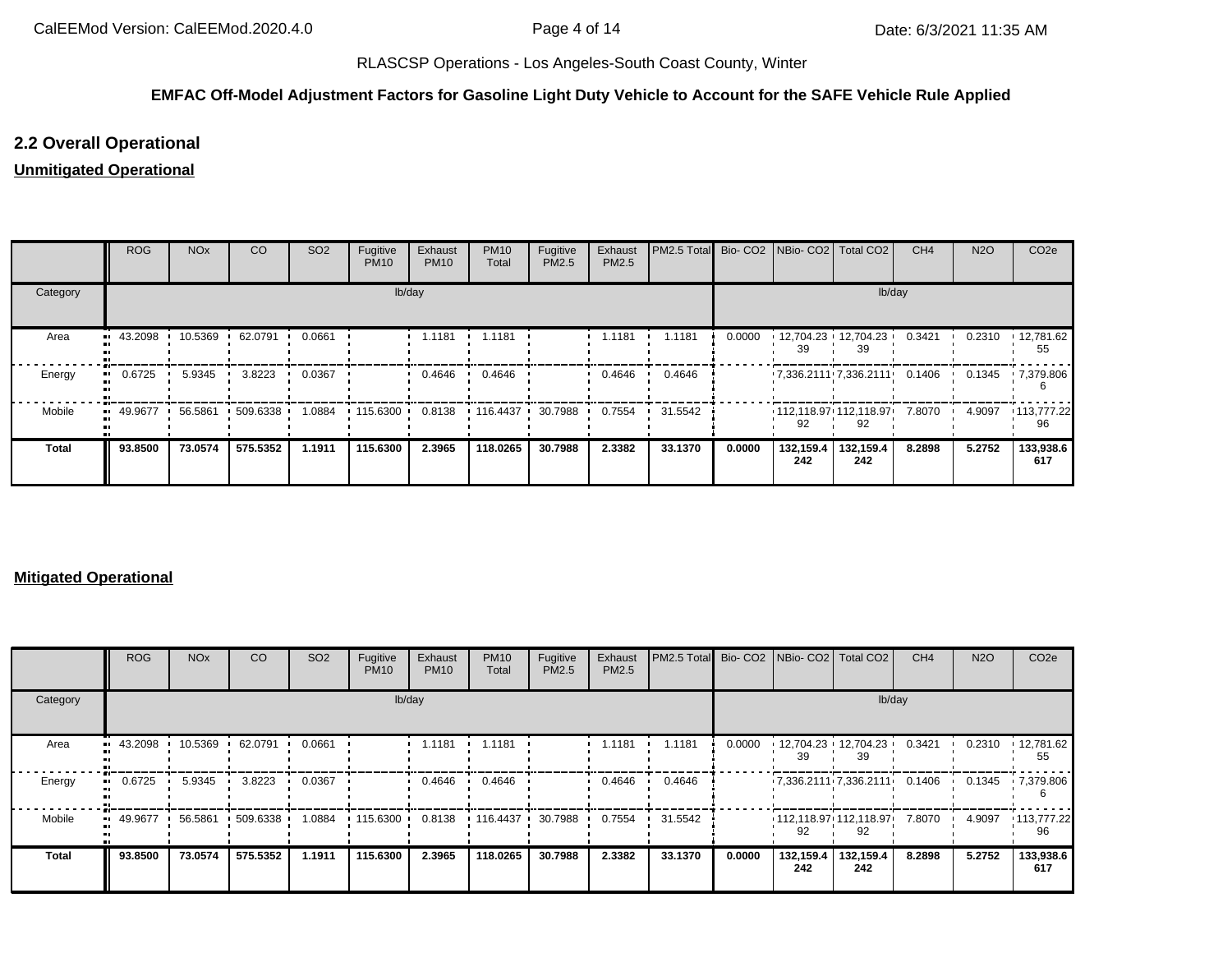#### **EMFAC Off-Model Adjustment Factors for Gasoline Light Duty Vehicle to Account for the SAFE Vehicle Rule Applied**

|                             | <b>ROG</b> | <b>NOx</b> | CO   | <b>SO2</b> | <b>Fugitive</b><br><b>PM10</b> | <b>Exhaust</b><br><b>PM10</b> | <b>PM10</b><br><b>Total</b> | <b>Fugitive</b><br><b>PM2.5</b> | <b>Exhaust</b><br><b>PM2.5</b> | <b>PM2.5</b><br><b>Total</b> |      |      | Bio-CO2   NBio-CO2   Total CO2 | CH <sub>4</sub> | <b>N20</b> | CO <sub>2e</sub> |
|-----------------------------|------------|------------|------|------------|--------------------------------|-------------------------------|-----------------------------|---------------------------------|--------------------------------|------------------------------|------|------|--------------------------------|-----------------|------------|------------------|
| Percent<br><b>Reduction</b> | 0.00       | 0.00       | 0.00 | 0.00       | 0.00                           | 0.00                          | 0.00                        | 0.00                            | 0.00                           | 0.00                         | 0.00 | 0.00 | 0.00                           | 0.00            | 0.00       | 0.00             |

# **3.0 Construction Detail**

### **Construction Phase**

| Phase<br>Number | <b>Phase Name</b> | Phase Type  | <b>Start Date</b> | End Date | Week | Num Days Num Days | <b>Phase Description</b> |
|-----------------|-------------------|-------------|-------------------|----------|------|-------------------|--------------------------|
|                 | •Demolition       | •Demolition | 6/3/2021          | 6/2/2021 | ़    |                   |                          |

**Acres of Grading (Site Preparation Phase): 0**

**Acres of Grading (Grading Phase): 0**

**Acres of Paving: 0**

**Residential Indoor: 0; Residential Outdoor: 0; Non-Residential Indoor: 0; Non-Residential Outdoor: 0; Striped Parking Area: 0 (Architectural Coating – sqft)**

#### **OffRoad Equipment**

| Phase Name | Offroad Equipment Type     | Amount | Usage Hours  | Horse Power      | Load Factor |
|------------|----------------------------|--------|--------------|------------------|-------------|
| Demolition | •Concrete/Industrial Saws  |        | $8.00 \div$  | 81               | 0.731       |
| Demolition | <b>Excavators</b>          |        | $8.00 \cdot$ | 158 <sup>1</sup> | 0.38        |
| Demolition | <b>Rubber Tired Dozers</b> |        | $8.00 \cdot$ | 247.             | 0.40        |

### **Trips and VMT**

| <b>Phase Name</b> | <b>Offroad Equipment</b><br>Count | <b>Worker Trip</b><br><b>Number</b> | Vendor Trip Hauling Trip<br>Number | <b>Number</b> | <b>Worker Trip</b><br>Length | Vendor Trip Hauling Trip<br>Length | Length | Worker Vehicle<br>Class | Vendor         | Hauling<br>Vehicle Class Vehicle Class |
|-------------------|-----------------------------------|-------------------------------------|------------------------------------|---------------|------------------------------|------------------------------------|--------|-------------------------|----------------|----------------------------------------|
| Demolition        |                                   | 15.00                               | $0.00 \cdot$                       | $0.00 \cdot$  | ∙14.70                       | 6.90 .                             |        | 20.00 LD Mix            | <b>HDT Mix</b> | <b>HHDT</b>                            |

### **3.1 Mitigation Measures Construction**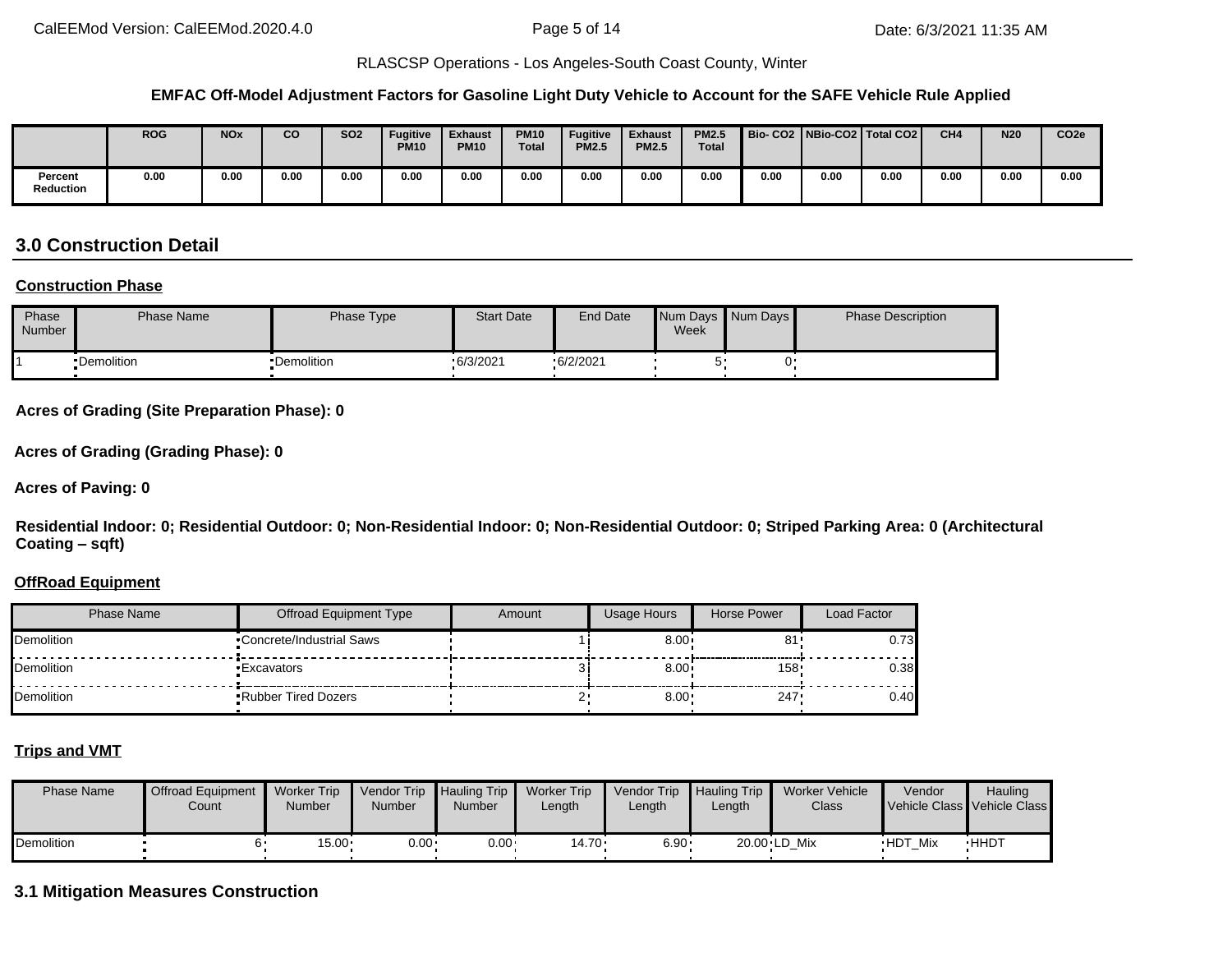### **EMFAC Off-Model Adjustment Factors for Gasoline Light Duty Vehicle to Account for the SAFE Vehicle Rule Applied**

**3.2 Demolition - 2021**

**Unmitigated Construction On-Site**

|          | <b>ROG</b> | <b>NO<sub>x</sub></b> | <sub>CO</sub> | SO <sub>2</sub> | Fugitive<br><b>PM10</b> | Exhaust<br><b>PM10</b> | <b>PM10</b><br>Total | Fugitive<br>PM2.5 | Exhaust<br><b>PM2.5</b> | <b>PM2.5</b><br>Total |        | Bio- CO2 NBio- CO2 Total CO2 |        | CH <sub>4</sub> | <b>N2O</b> | CO <sub>2</sub> e |
|----------|------------|-----------------------|---------------|-----------------|-------------------------|------------------------|----------------------|-------------------|-------------------------|-----------------------|--------|------------------------------|--------|-----------------|------------|-------------------|
| Category |            |                       |               |                 |                         | lb/day                 |                      |                   |                         |                       |        |                              |        | lb/day          |            |                   |
| Off-Road | 0.0000<br> | 0.0000                | 0.0000        | 0.0000          | 0.0000                  | 0.0000                 | 0.0000               | 0.0000            | 0.0000                  | 0.0000                | 0.0000 | 0.0000                       | 0.0000 | 0.0000          | 0.0000     | 0.0000            |
| Total    | 0.0000     | 0.0000                | 0.0000        | 0.0000          | 0.0000                  | 0.0000                 | 0.0000               | 0.0000            | 0.0000                  | 0.0000                | 0.0000 | 0.0000                       | 0.0000 | 0.0000          | 0.0000     | 0.0000            |

### **Unmitigated Construction Off-Site**

|                     | <b>ROG</b> | <b>NO<sub>x</sub></b> | CO     | SO <sub>2</sub> | Fugitive<br><b>PM10</b> | Exhaust<br><b>PM10</b> | <b>PM10</b><br>Total | Fugitive<br>PM2.5 | Exhaust<br><b>PM2.5</b> | PM2.5<br>Total |        | Bio- CO2   NBio- CO2   Total CO2 |        | CH <sub>4</sub> | <b>N2O</b> | CO <sub>2e</sub> |
|---------------------|------------|-----------------------|--------|-----------------|-------------------------|------------------------|----------------------|-------------------|-------------------------|----------------|--------|----------------------------------|--------|-----------------|------------|------------------|
| Category            |            |                       |        |                 | lb/day                  |                        |                      |                   |                         |                |        |                                  | lb/day |                 |            |                  |
| Hauling<br>ш.       | 0.0000     | 0.0000                | 0.0000 | 0.0000          | 0.0000                  | 0.0000                 | 0.0000               | 0.0000            | 0.0000                  | 0.0000         | 0.0000 | 0.0000                           | 0.0000 | 0.0000          | 0.0000     | 0.0000           |
| Vendor<br>$\bullet$ | 0.0000     | 0.0000                | 0.0000 | 0.0000          | 0.0000                  | 0.0000                 | 0.0000               | 0.0000            | 0.0000                  | 0.0000         | 0.0000 | 0.0000                           | 0.0000 | 0.0000          | 0.0000     | 0.0000           |
| Worker              | 0.0000     | 0.0000                | 0.0000 | 0.0000          | 0.0000                  | 0.0000                 | 0.0000               | 0.0000            | 0.0000                  | 0.0000         | 0.0000 | 0.0000                           | 0.0000 | 0.0000          | 0.0000     | 0.0000           |
| Total               | 0.0000     | 0.0000                | 0.0000 | 0.0000          | 0.0000                  | 0.0000                 | 0.0000               | 0.0000            | 0.0000                  | 0.0000         | 0.0000 | 0.0000                           | 0.0000 | 0.0000          | 0.0000     | 0.0000           |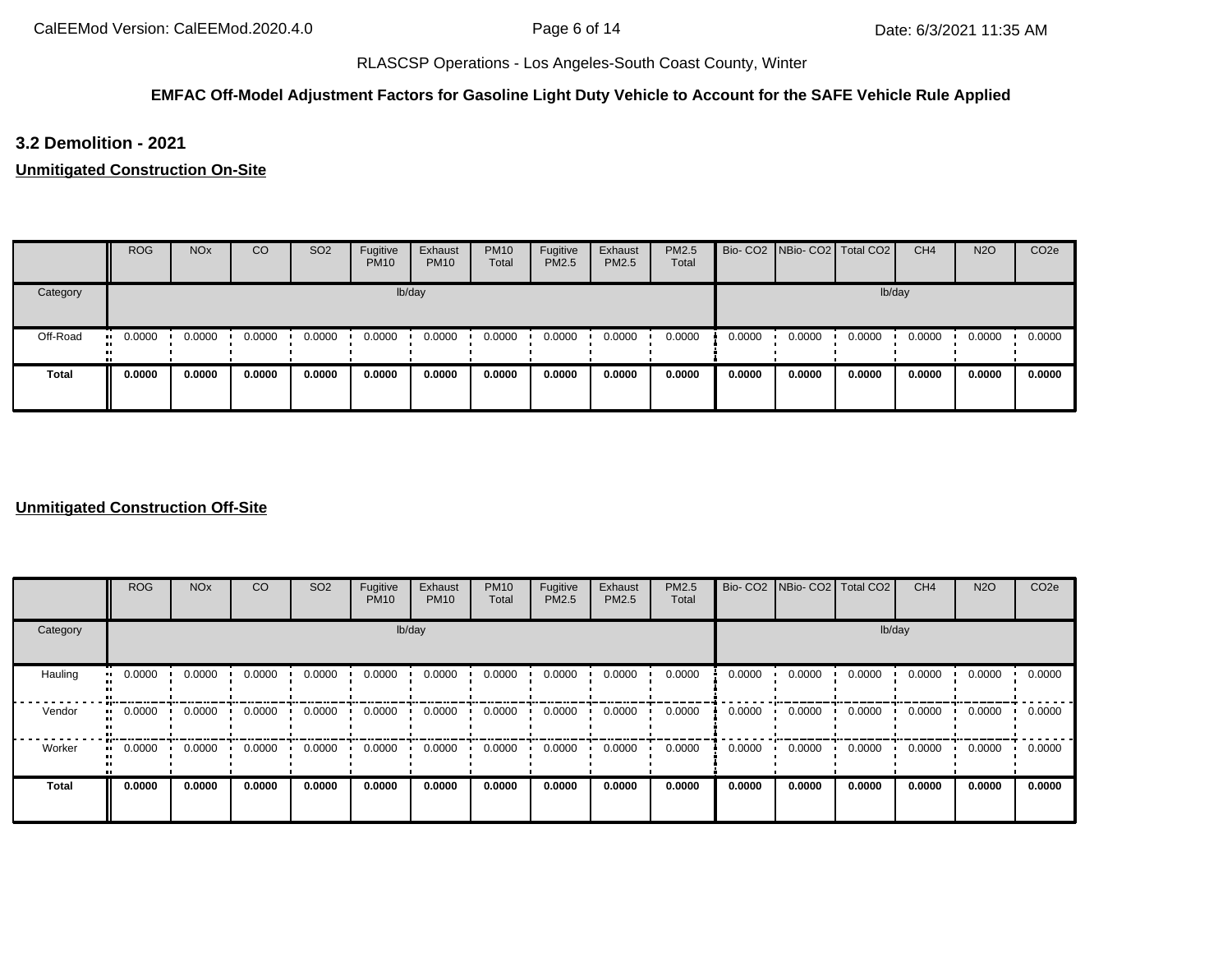### **EMFAC Off-Model Adjustment Factors for Gasoline Light Duty Vehicle to Account for the SAFE Vehicle Rule Applied**

**3.2 Demolition - 2021**

**Mitigated Construction On-Site**

|              | <b>ROG</b> | <b>NO<sub>x</sub></b> | CO     | SO <sub>2</sub> | Fugitive<br><b>PM10</b> | Exhaust<br><b>PM10</b> | <b>PM10</b><br>Total | Fugitive<br>PM2.5 | Exhaust<br><b>PM2.5</b> | PM2.5<br>Total |        | Bio- CO2 NBio- CO2 Total CO2 |        | CH <sub>4</sub> | <b>N2O</b> | CO <sub>2e</sub> |
|--------------|------------|-----------------------|--------|-----------------|-------------------------|------------------------|----------------------|-------------------|-------------------------|----------------|--------|------------------------------|--------|-----------------|------------|------------------|
| Category     |            |                       |        |                 |                         | lb/day                 |                      |                   |                         |                |        |                              | lb/day |                 |            |                  |
| Off-Road     | 0.0000<br> | 0.0000                | 0.0000 | 0.0000          | 0.0000                  | 0.0000                 | 0.0000               | 0.0000            | 0.0000                  | 0.0000         | 0.0000 | 0.0000                       | 0.0000 | 0.0000          | 0.0000     | 0.0000           |
| <b>Total</b> | 0.0000     | 0.0000                | 0.0000 | 0.0000          | 0.0000                  | 0.0000                 | 0.0000               | 0.0000            | 0.0000                  | 0.0000         | 0.0000 | 0.0000                       | 0.0000 | 0.0000          | 0.0000     | 0.0000           |

#### **Mitigated Construction Off-Site**

|                         | <b>ROG</b>               | <b>NO<sub>x</sub></b> | CO     | SO <sub>2</sub> | Fugitive<br><b>PM10</b> | Exhaust<br><b>PM10</b> | <b>PM10</b><br>Total | Fugitive<br><b>PM2.5</b> | Exhaust<br><b>PM2.5</b> | <b>PM2.5</b><br>Total |        | Bio- CO2 NBio- CO2 Total CO2 |        | CH <sub>4</sub> | <b>N2O</b> | CO <sub>2e</sub> |
|-------------------------|--------------------------|-----------------------|--------|-----------------|-------------------------|------------------------|----------------------|--------------------------|-------------------------|-----------------------|--------|------------------------------|--------|-----------------|------------|------------------|
| Category                |                          |                       |        |                 |                         | lb/day                 |                      |                          |                         |                       |        |                              | lb/day |                 |            |                  |
| Hauling<br>$\mathbf{u}$ | 0.0000                   | 0.0000                | 0.0000 | 0.0000          | 0.0000                  | 0.0000                 | 0.0000               | 0.0000                   | 0.0000                  | 0.0000                | 0.0000 | 0.0000                       | 0.0000 | 0.0000          | 0.0000     | 0.0000           |
| Vendor                  | 0.0000                   | 0.0000                | 0.0000 | 0.0000          | 0.0000                  | 0.0000                 | 0.0000               | 0.0000                   | 0.0000                  | 0.0000                | 0.0000 | 0.0000                       | 0.0000 | 0.0000          | 0.0000     | 0.0000           |
| Worker                  | 0.0000<br>$\blacksquare$ | 0.0000                | 0.0000 | 0.0000          | 0.0000                  | 0.0000                 | 0.0000               | 0.0000                   | 0.0000                  | 0.0000                | 0.0000 | 0.0000                       | 0.0000 | 0.0000          | 0.0000     | 0.0000           |
| <b>Total</b>            | 0.0000                   | 0.0000                | 0.0000 | 0.0000          | 0.0000                  | 0.0000                 | 0.0000               | 0.0000                   | 0.0000                  | 0.0000                | 0.0000 | 0.0000                       | 0.0000 | 0.0000          | 0.0000     | 0.0000           |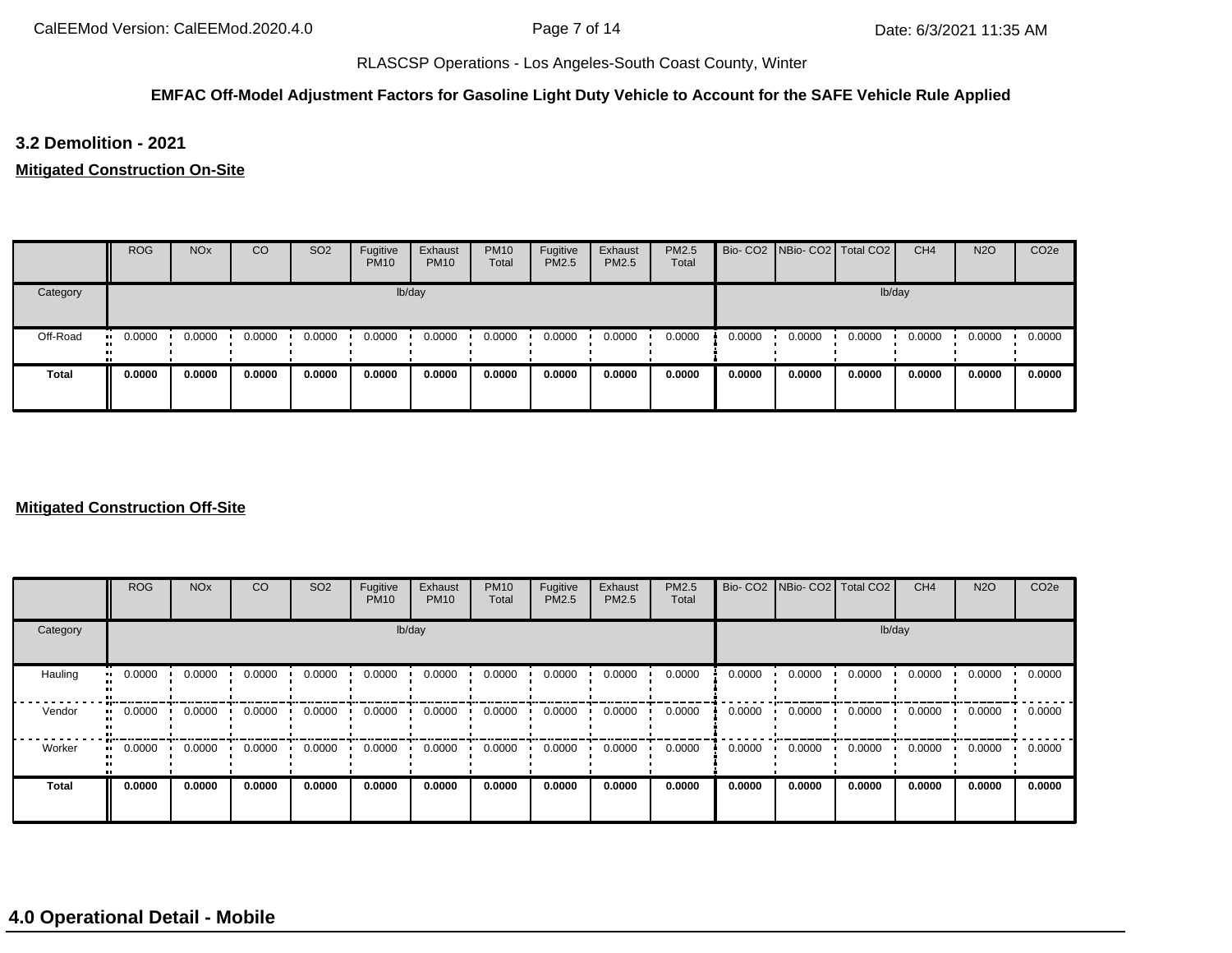#### **EMFAC Off-Model Adjustment Factors for Gasoline Light Duty Vehicle to Account for the SAFE Vehicle Rule Applied**

## **4.1 Mitigation Measures Mobile**

|             | <b>ROG</b> | <b>NO<sub>x</sub></b> | <sub>CO</sub>      | SO <sub>2</sub> | Fugitive<br><b>PM10</b>  | Exhaust<br><b>PM10</b> | <b>PM10</b><br>Total      | Fugitive<br>PM2.5 | Exhaust<br>PM2.5 | PM2.5 Total Bio- CO2   NBio- CO2   Total CO2 |                              |        | CH <sub>4</sub> | <b>N2O</b> | CO <sub>2</sub> e   |
|-------------|------------|-----------------------|--------------------|-----------------|--------------------------|------------------------|---------------------------|-------------------|------------------|----------------------------------------------|------------------------------|--------|-----------------|------------|---------------------|
| Category    |            |                       |                    |                 |                          | lb/day                 |                           |                   |                  |                                              |                              | lb/day |                 |            |                     |
| Mitigated   | $-49.9677$ |                       | 56.5861 509.6338 ' | 1.0884          | $\cdot$ 115.6300 $\cdot$ | 0.8138                 | $116.4437 + 30.7988$      |                   | 0.7554           | 31.5542                                      | 112,118.97 112,118.97<br>92. |        | 7.8070          | 4.9097     | 113,777.22<br>96    |
| Unmitigated | $-49.9677$ |                       |                    | 1.0884          | $+115.6300$              |                        | 0.8138  116.4437  30.7988 |                   | 0.7554           | 31.5542                                      | 112,118.97 112,118.97 7.8070 |        |                 | 4.9097     | $-113,777.22$<br>96 |

#### **4.2 Trip Summary Information**

|                         |           | Average Daily Trip Rate |          | Unmitigated       | Mitigated         |
|-------------------------|-----------|-------------------------|----------|-------------------|-------------------|
| Land Use                | Weekday   | Saturdav                | Sunday   | <b>Annual VMT</b> | <b>Annual VMT</b> |
| Apartments Low Rise     | 5.124.00  | 5.698.00                | 4396.00  | 17.434.309        | 17,434,309        |
| General Office Building | 11.006.20 | 2.497.30                | 791.00   | 26.839.050        | 26.839.050        |
| Total                   | 16,130.20 | 8.195.30                | 5,187.00 | 44,273,359        | 44,273,359        |

# **4.3 Trip Type Information**

|                         |            | <b>Miles</b>             |      |       | Trip % |                                                       |         | Trip Purpose %  |         |
|-------------------------|------------|--------------------------|------|-------|--------|-------------------------------------------------------|---------|-----------------|---------|
| Land Use                | H-W or C-W | $H-S$ or C-C $\parallel$ |      |       |        | ╹ Н-О or C-NW ┃H-W or C-W┃ H-S or C-C ┃ H-O or C-NW │ | Primary | <b>Diverted</b> | Pass-by |
| Apartments Low Rise     | 14.70      | 5.90                     | 8.70 | 40.20 | 19.20  | 40.60                                                 | 86      |                 |         |
| General Office Building | 16.60      | 8.40                     | 6.90 | 33.00 | 48.00  | 19.00                                                 |         | 19              |         |

### **4.4 Fleet Mix**

| Land Use                   | <b>LDA</b> | LDT1     | LDT <sub>2</sub> | <b>MDV</b> | LHD1     | LHD <sub>2</sub> | <b>MHD</b> | HHD      | OBUS     | UBUS    | <b>MCY</b> | <b>SBUS</b> | <b>MH</b> |
|----------------------------|------------|----------|------------------|------------|----------|------------------|------------|----------|----------|---------|------------|-------------|-----------|
| <b>Apartments Low Rise</b> | J.544785'  | 0.06284/ | 0.187478         | 1.127235   | 0.023089 | 0.006083         | 0.010475   | 0.008012 | J.000925 | 0.00061 | 0.024394   | 0.000698    | 0.003374  |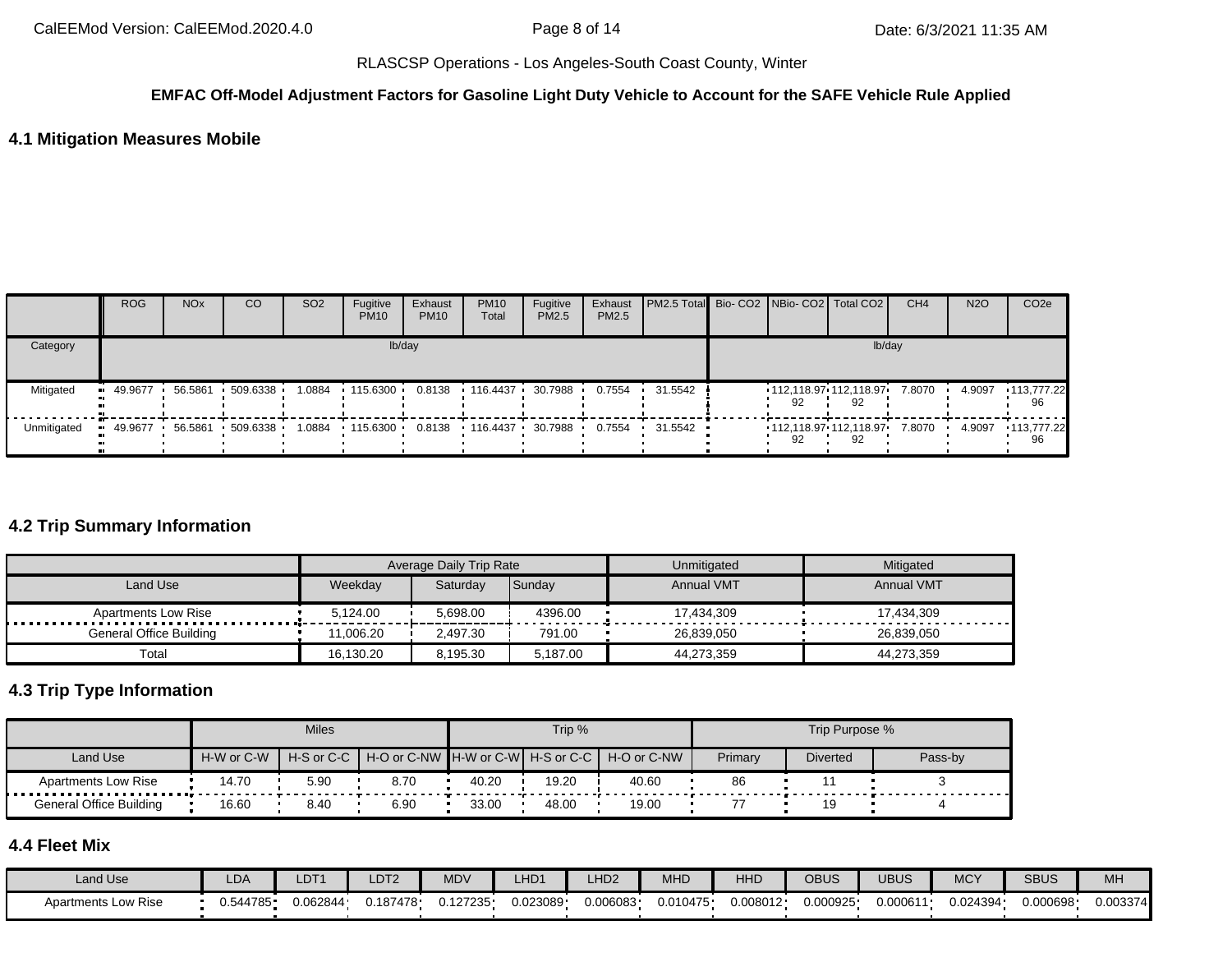#### **EMFAC Off-Model Adjustment Factors for Gasoline Light Duty Vehicle to Account for the SAFE Vehicle Rule Applied**

| $\sim$ $\sim$<br>.<br>ener.<br>Office Building | . .—~<br>J.544785. | 0.062844 | 0.187478 | 0.127235 | 0.023089 | 0.006083 | 0.010475 | 0.008012 | 0.000925 | 0.00061 | 0.024394 | ا 000698. | 0.003374 |
|------------------------------------------------|--------------------|----------|----------|----------|----------|----------|----------|----------|----------|---------|----------|-----------|----------|
|                                                |                    |          |          |          |          |          |          |          |          |         |          |           |          |

## **5.0 Energy Detail**

Historical Energy Use: N

# **5.1 Mitigation Measures Energy**

|                           | <b>ROG</b> | <b>NO<sub>x</sub></b> | CO     | SO <sub>2</sub> | Fugitive<br><b>PM10</b> | Exhaust<br><b>PM10</b> | <b>PM10</b><br>Total | Fugitive<br>PM2.5 | Exhaust<br>PM2.5 | <b>PM2.5 Total</b> Bio- CO2 NBio- CO2 Total CO2 |  |                                     | CH <sub>4</sub> | <b>N2O</b> | CO <sub>2e</sub> |
|---------------------------|------------|-----------------------|--------|-----------------|-------------------------|------------------------|----------------------|-------------------|------------------|-------------------------------------------------|--|-------------------------------------|-----------------|------------|------------------|
| Category                  |            |                       |        |                 | lb/day                  |                        |                      |                   |                  |                                                 |  | lb/day                              |                 |            |                  |
| NaturalGas<br>Mitigated   | 0.6725     | 5.9345                | 3.8223 | 0.0367          |                         | 0.4646                 | 0.4646               |                   | 0.4646           | 0.4646                                          |  | 7,336.2111 7,336.2111               | 0.1406          | 0.1345     | 7,379.806        |
| NaturalGas<br>Unmitigated | 0.6725     | 5.9345                | 3.8223 | 0.0367          |                         | 0.4646                 | 0.4646               |                   | 0.4646           | 0.4646                                          |  | $7,336.2111 \cdot 7,336.2111 \cdot$ | 0.1406          | 0.1345     | 7,379.806<br>h   |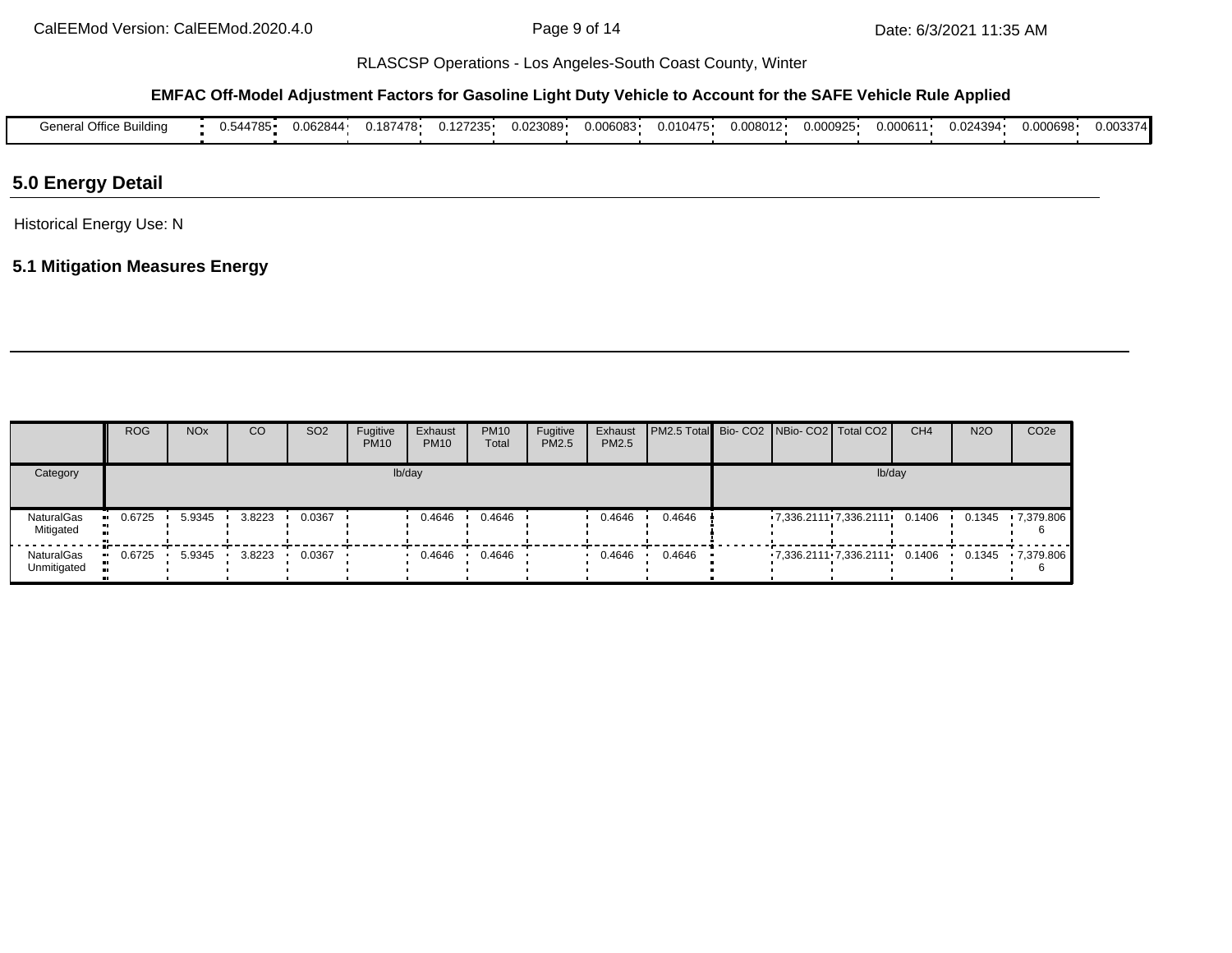# **EMFAC Off-Model Adjustment Factors for Gasoline Light Duty Vehicle to Account for the SAFE Vehicle Rule Applied**

# **5.2 Energy by Land Use - NaturalGas**

**Unmitigated**

|                                   | <b>NaturalGa</b><br>s Use | <b>ROG</b> | <b>NO<sub>x</sub></b> | CO     | SO <sub>2</sub> | Fugitive<br><b>PM10</b> | Exhaust<br><b>PM10</b> | <b>PM10</b><br>Total | Fugitive<br>PM2.5 | Exhaust<br>PM2.5 | PM2.5 Total Bio- CO2 NBio- CO2   Total CO2 |                            |        | CH <sub>4</sub> | <b>N2O</b> | CO <sub>2e</sub> |
|-----------------------------------|---------------------------|------------|-----------------------|--------|-----------------|-------------------------|------------------------|----------------------|-------------------|------------------|--------------------------------------------|----------------------------|--------|-----------------|------------|------------------|
| Land Use                          | kBTU/yr                   |            |                       |        |                 |                         | lb/day                 |                      |                   |                  |                                            |                            | lb/day |                 |            |                  |
| Apartments Low<br>Rise            | 30439.2                   | 0.3283     | 2.8052                | .1937  | 0.0179          |                         | 0.2268                 | 0.2268               |                   | 0.2268           | 0.2268                                     | $-3.581.078 + 3.581.078 +$ |        | 0.0686          | 0.0657     | $-3,602.358$     |
| <b>General Office</b><br>Building | 31918.6                   | 0.3442     | 3.1293                | 2.6286 | 0.0188          |                         | 0.2378                 | 0.2378               |                   | 0.2378           | 0.2378                                     | $-3,755.133 - 3,755.133 -$ |        | 0.0720          | 0.0688     | 3.777.447        |
| <b>Total</b>                      |                           | 0.6725     | 5.9345                | 3.8223 | 0.0367          |                         | 0.4646                 | 0.4646               |                   | 0.4646           | 0.4646                                     | 7,336.211 7,336.211        |        | 0.1406          | 0.1345     | 7,379.806        |

#### **Mitigated**

|                                          | NaturalGa<br>s Use | <b>ROG</b> | <b>NO<sub>x</sub></b> | CO     | SO <sub>2</sub> | Fugitive<br><b>PM10</b> | Exhaust<br><b>PM10</b> | <b>PM10</b><br>Total | Fugitive<br>PM2.5 | Exhaust<br>PM2.5 | PM2.5 Total Bio- CO2 NBio- CO2 Total CO2 |                                   |        | CH <sub>4</sub> | <b>N2O</b> | CO <sub>2e</sub> |
|------------------------------------------|--------------------|------------|-----------------------|--------|-----------------|-------------------------|------------------------|----------------------|-------------------|------------------|------------------------------------------|-----------------------------------|--------|-----------------|------------|------------------|
| Land Use                                 | kBTU/yr            |            |                       |        |                 | lb/day                  |                        |                      |                   |                  |                                          |                                   | lb/day |                 |            |                  |
| Apartments Low<br>Rise                   | 30.4392            | 0.3283     | 2.8052                | 1.1937 | 0.0179          |                         | 0.2268                 | 0.2268               |                   | 0.2268           | 0.2268                                   | $-3.581.078 + 3.581.078 +$        |        | 0.0686          | 0.0657     | $-3,602.358$     |
| <b>General Office</b><br><b>Building</b> | 31.9186            | 0.3442     | 3.1293                | 2.6286 | 0.0188          |                         | 0.2378                 | 0.2378               |                   | 0.2378           | 0.2378                                   | $-3.755.133 + 3.755.133 + 0.0720$ |        |                 | 0.0688     | $-3.777.447$     |
| <b>Total</b>                             |                    | 0.6725     | 5.9345                | 3.8223 | 0.0367          |                         | 0.4646                 | 0.4646               |                   | 0.4646           | 0.4646                                   | 7,336.211 7,336.211               |        | 0.1406          | 0.1345     | 7,379.806        |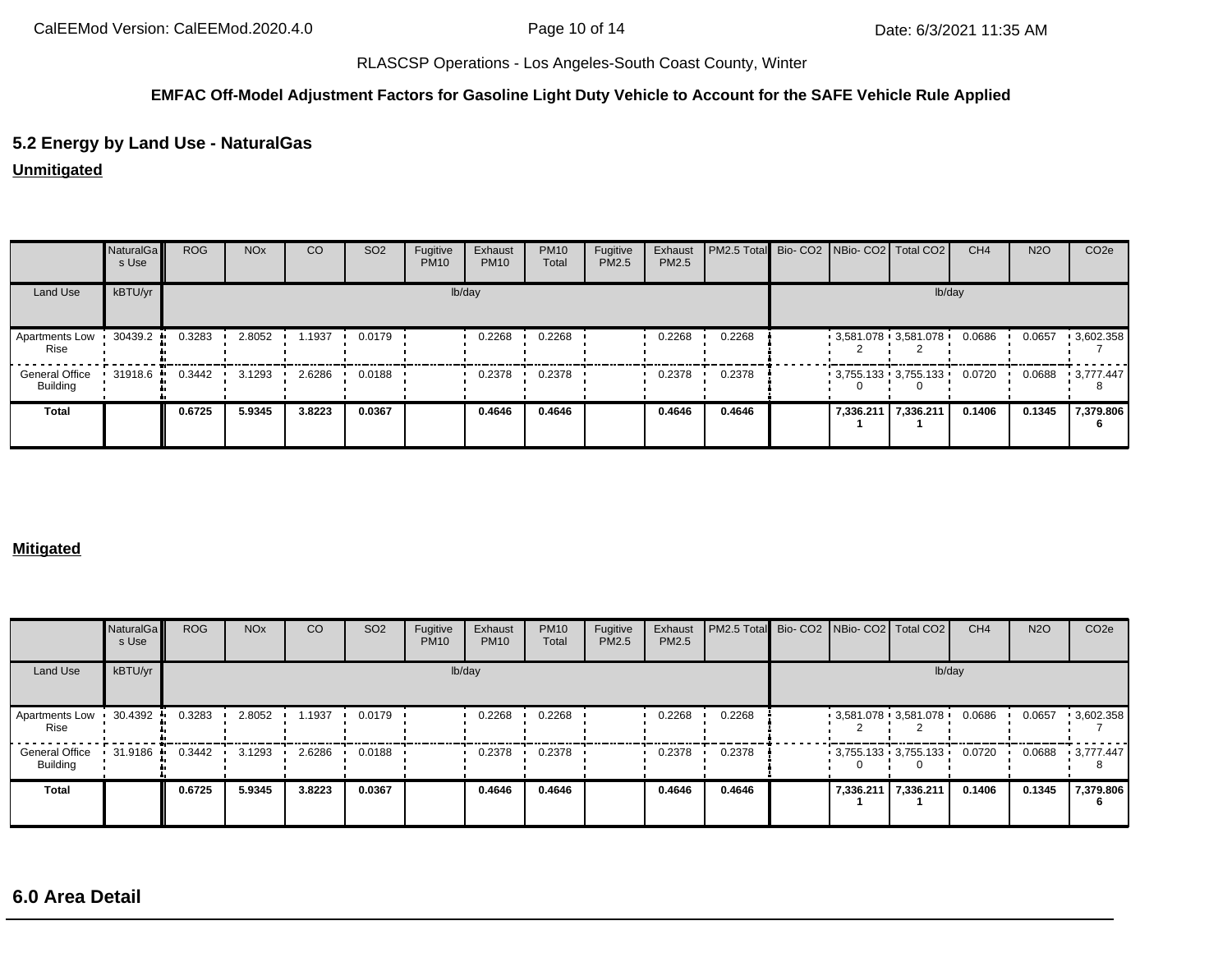### **EMFAC Off-Model Adjustment Factors for Gasoline Light Duty Vehicle to Account for the SAFE Vehicle Rule Applied**

### **6.1 Mitigation Measures Area**

|             | <b>ROG</b>             | <b>NO<sub>x</sub></b> | CO        | SO <sub>2</sub> | Fugitive<br><b>PM10</b> | Exhaust<br><b>PM10</b> | <b>PM10</b><br>Total | Fugitive<br><b>PM2.5</b> | Exhaust<br><b>PM2.5</b> | PM2.5 Total Bio- CO2 NBio- CO2 Total CO2 |                                              |        | CH <sub>4</sub> | <b>N2O</b> | CO <sub>2</sub> e       |
|-------------|------------------------|-----------------------|-----------|-----------------|-------------------------|------------------------|----------------------|--------------------------|-------------------------|------------------------------------------|----------------------------------------------|--------|-----------------|------------|-------------------------|
| Category    |                        |                       |           |                 |                         | lb/day                 |                      |                          |                         |                                          |                                              | lb/day |                 |            |                         |
| Mitigated   | $\blacksquare$ 43.2098 | 10.5369 ·             | 62.0791   | 0.0661          |                         | 1.1181                 | 1.1181               |                          | 1.1181                  | 1.1181                                   | $0.0000$ 12.704.23 12.704.23 0.3421          | 39     |                 | 0.2310     | $\cdot$ 12,781.62<br>55 |
| Unmitigated | 43.2098                | 10.5369               | 62.0791 • | 0.0661          |                         |                        |                      |                          | 1.1181                  | 1.1181                                   | $0.0000$ 12,704.23 12,704.23 0.3421 ·<br>-39 | 39     |                 | 0.2310     | ▪ 12,781.62丨<br>55      |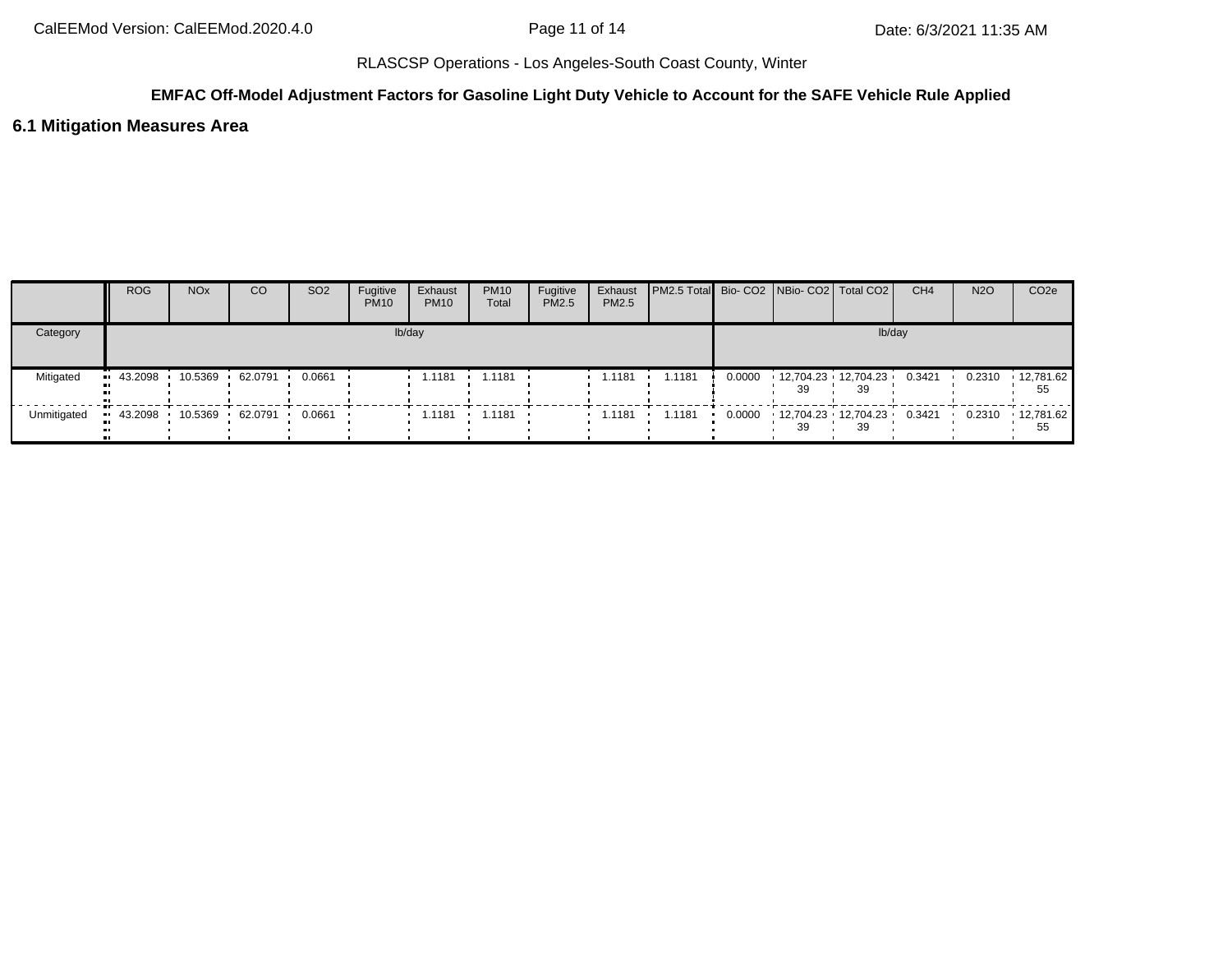### **EMFAC Off-Model Adjustment Factors for Gasoline Light Duty Vehicle to Account for the SAFE Vehicle Rule Applied**

## **6.2 Area by SubCategory**

## **Unmitigated**

|                          | <b>ROG</b>      | <b>NO<sub>x</sub></b> | CO      | SO <sub>2</sub>                 | Fugitive<br><b>PM10</b> | Exhaust<br><b>PM10</b> | <b>PM10</b><br>Total | Fugitive<br>PM2.5 | Exhaust<br>PM2.5 | PM2.5 Total Bio- CO2 NBio- CO2 Total CO2 |        |                                             |                 | CH <sub>4</sub> | <b>N2O</b> | CO <sub>2e</sub>        |
|--------------------------|-----------------|-----------------------|---------|---------------------------------|-------------------------|------------------------|----------------------|-------------------|------------------|------------------------------------------|--------|---------------------------------------------|-----------------|-----------------|------------|-------------------------|
| SubCategory              |                 |                       |         |                                 |                         | lb/day                 |                      |                   |                  |                                          |        |                                             | lb/day          |                 |            |                         |
| Architectural<br>Coating | 4.0699          |                       |         |                                 |                         | 0.0000                 | 0.0000               |                   | 0.0000           | 0.0000                                   |        |                                             | 0.0000          |                 |            | 0.0000                  |
| Consumer<br>Products     | $\cdot$ 36.2340 |                       |         |                                 |                         | 0.0000                 | 0.0000               |                   | 0.0000           | 0.0000                                   |        |                                             | 0.0000          |                 |            | 0.0000                  |
| Hearth                   | 1.1550          | 9.8700                | 4.2000  | 0.0630                          |                         | 0.7980                 | 0.7980               |                   | 0.7980           | 0.7980                                   | 0.0000 | $12,600.00$ $12,600.00$ 0.2415 0.2310<br>00 | 00              |                 |            | $\cdot$ 12,674.87<br>55 |
| Landscaping              | 1.7509          | 0.6669                | 57.8791 | $\cdot$ 3.0600e- $\cdot$<br>003 |                         | 0.3201                 | 0.3201               |                   | 0.3201           | 0.3201                                   |        | $104.2339$ $104.2339$ 0.1006                |                 |                 |            | 106.7500                |
| <b>Total</b>             | 43.2098         | 10.5369               | 62.0791 | 0.0661                          |                         | 1.1181                 | 1.1181               |                   | 1.1181           | 1.1181                                   | 0.0000 | 12,704.23<br>39                             | 12,704.23<br>39 | 0.3421          | 0.2310     | 12,781.62<br>55         |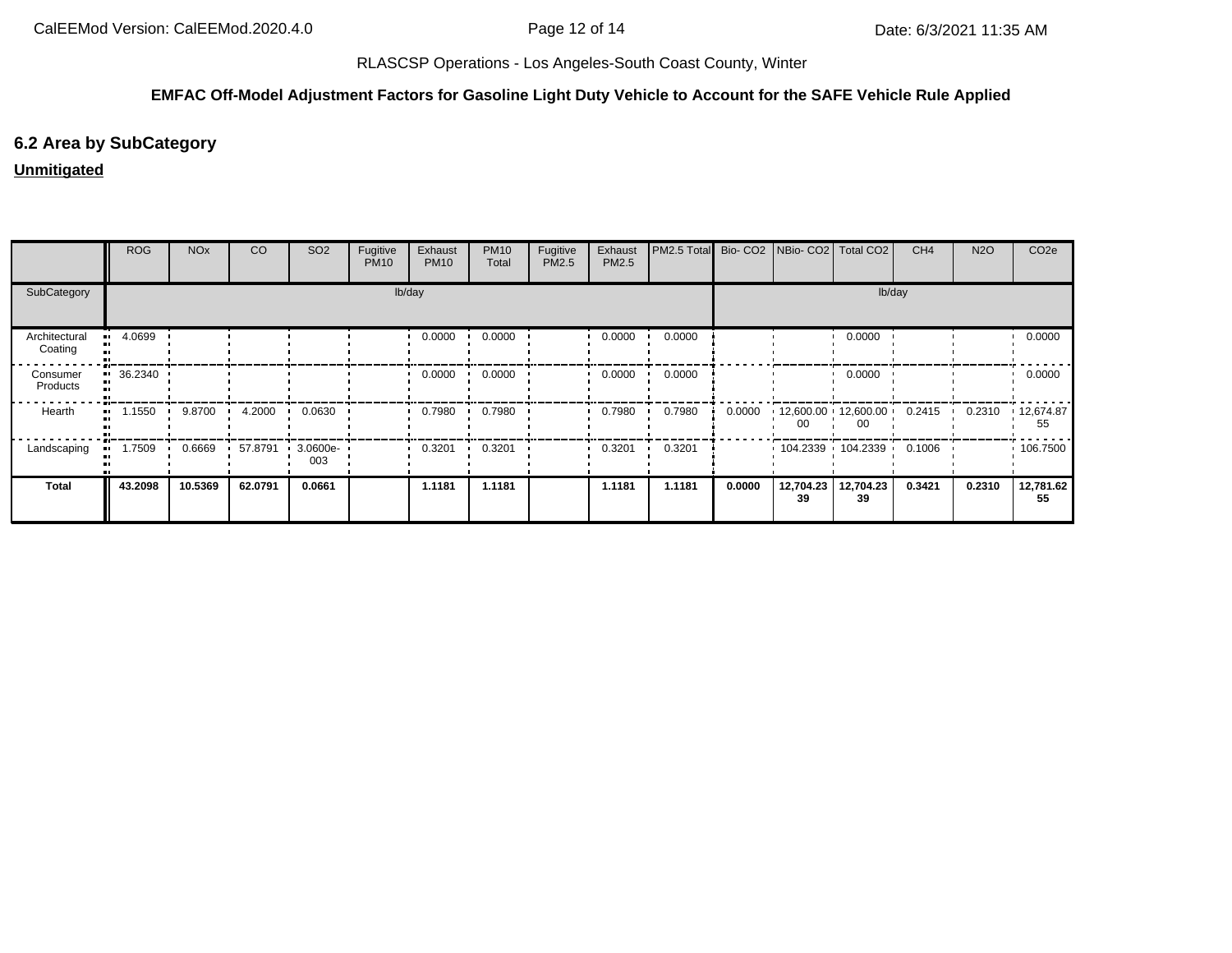### **EMFAC Off-Model Adjustment Factors for Gasoline Light Duty Vehicle to Account for the SAFE Vehicle Rule Applied**

# **6.2 Area by SubCategory**

#### **Mitigated**

|                          | <b>ROG</b>             | <b>NO<sub>x</sub></b> | CO      | SO <sub>2</sub>    | Fugitive<br><b>PM10</b> | Exhaust<br><b>PM10</b> | <b>PM10</b><br>Total | Fugitive<br>PM2.5 | Exhaust<br><b>PM2.5</b> | PM2.5 Total Bio- CO2 NBio- CO2 Total CO2 |        |                             |                 | CH <sub>4</sub> | <b>N2O</b> | CO <sub>2e</sub> |
|--------------------------|------------------------|-----------------------|---------|--------------------|-------------------------|------------------------|----------------------|-------------------|-------------------------|------------------------------------------|--------|-----------------------------|-----------------|-----------------|------------|------------------|
| SubCategory              |                        |                       |         |                    |                         | lb/day                 |                      |                   |                         |                                          |        |                             |                 | lb/day          |            |                  |
| Architectural<br>Coating | 4.0699                 |                       |         |                    |                         | 0.0000                 | 0.0000               |                   | 0.0000                  | 0.0000                                   |        |                             | 0.0000          |                 |            | 0.0000           |
| Consumer<br>Products     | $\blacksquare$ 36.2340 |                       |         |                    |                         | 0.0000                 | 0.0000               |                   | 0.0000                  | 0.0000                                   |        |                             | 0.0000          |                 |            | 0.0000           |
| Hearth                   | 1.1550                 | 9.8700                | 4.2000  | 0.0630             |                         | 0.7980                 | 0.7980               |                   | 0.7980                  | 0.7980                                   | 0.0000 | $12,600.00$ 12,600.00<br>00 | 00              | 0.2415          | 0.2310     | 12,674.87<br>55  |
| Landscaping              | 1.7509                 | 0.6669                | 57.8791 | $3.0600e -$<br>003 |                         | 0.3201                 | 0.3201               |                   | 0.3201                  | 0.3201                                   |        | $104.2339$ 104.2339 ·       |                 | 0.1006          |            | $\cdot$ 106.7500 |
| Total                    | 43.2098                | 10.5369               | 62.0791 | 0.0661             |                         | 1.1181                 | 1.1181               |                   | 1.1181                  | 1.1181                                   | 0.0000 | 12,704.23<br>39             | 12,704.23<br>39 | 0.3421          | 0.2310     | 12,781.62<br>55  |

# **7.0 Water Detail**

**7.1 Mitigation Measures Water**